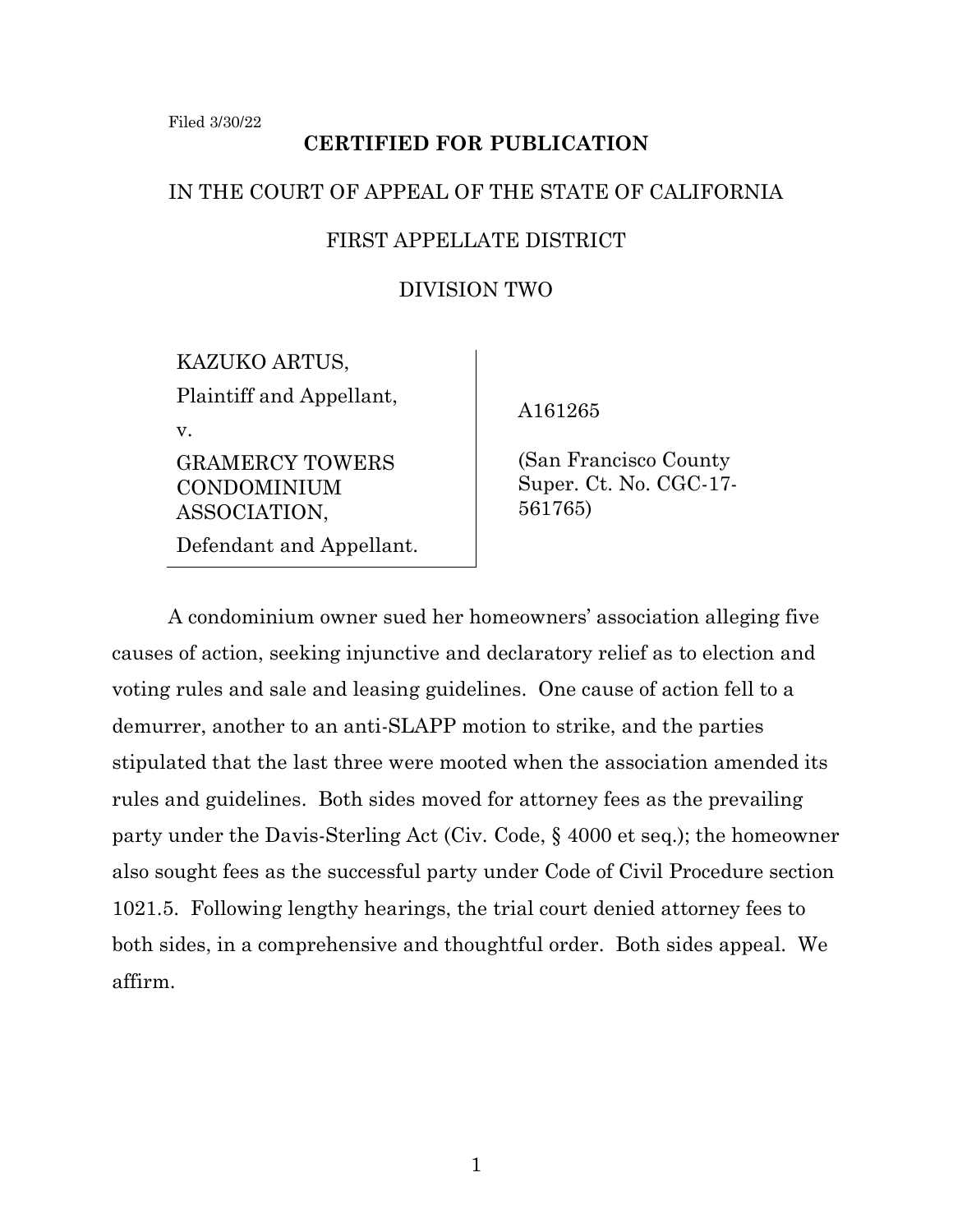### **BACKGROUND**

#### **The General Setting**

Gramercy Towers is a residential condominium development in San Francisco. It is managed by Gramercy Towers Condominium Association (GTCA or the Association), a non-profit mutual benefit corporation founded under the Davis-Sterling Common Interest Development Act (Davis-Sterling Act), at Civil Code section 4000 et seq. Management of GTCA is centralized in a seven-member board of directors, which retains or employs non-board and non-member agents and employees, including a general manager.

The governing documents of the GTCA consist of: (a) First Restated Articles of Incorporation filed March 20, 2008, as amended in 2010; (b) First Restated Bylaws executed March 11, 2008, and various Amendments; and (c) Declaration of Covenants, Conditions and Restrictions executed February 29, 2008. GTCA also has operating rules and guidelines adopted by the board of directors.

Kazuko K. Artus, Ph.D., J.D., (Dr. Artus), owned three units at Gramercy Towers, and as such is a member of the GTCA. Over the years Dr. Artus has had various disputes with GTCA, which generated three prior lawsuits by her, one of which led to a published opinion by Division One of this court affirming a ruling by the San Francisco Superior Court that denied Dr. Artus injunctive and declaratory relief and her claim to attorney fees: *Artus v. Gramercy Towers Condominium Association* (2018) 19 Cal.App.5th 923 (*Artus I*).

### **The Lawsuit Here**

On October 10, 2017, Dr. Artus filed a complaint against GTCA, followed soon thereafter by the operative first amended complaint. It alleged five causes of action, styled as follows: "(1) Injunctive Relief and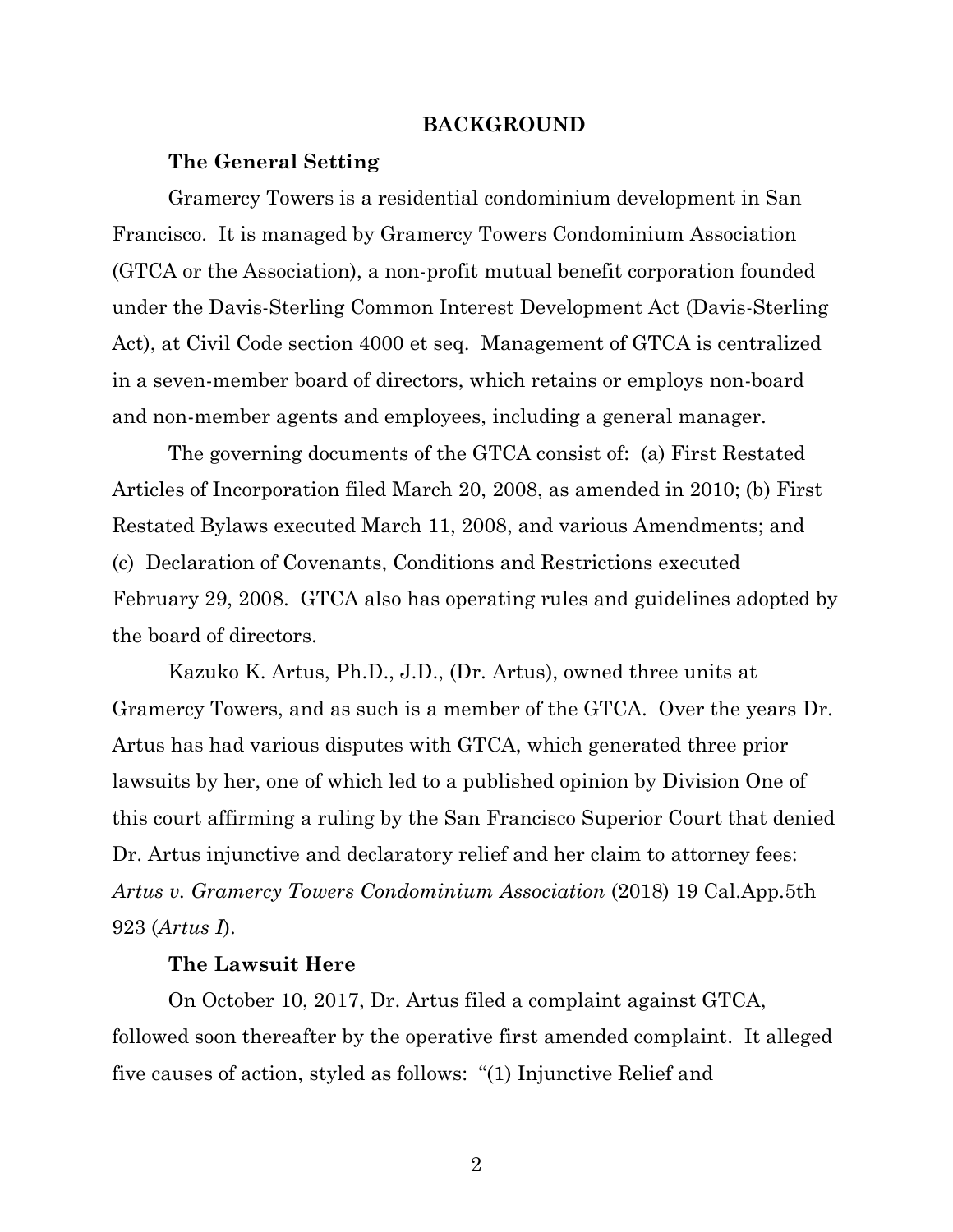Appointment of Monitor; (2) Injunctive Relief Against Enforcement of the 'Restated Election and Voting Rules'; (3) Injunctive Relief Against Enforcement of the 'Sale and Leasing Guidelines'; (4) Declaratory Relief Against Enforcement of the 'Restated Election and Voting Rules' Adopted November 22, 2016; and (5) Breach of Contract and Covenant of Good Faith and Fair Dealing."

In late December, Dr. Artus sought a preliminary injunction. Following numerous pleadings, on January 23, 2018, the Honorable Harold Kahn granted it, preliminarily enjoining GTCA from enforcing the alternative election rules during the pendency of the lawsuit. As will be seen, it was Judge Kahn, a most experienced Superior Court judge, who presided over the case through its conclusion—a vigorously contested case, it must be noted, that generated a 32-page register of actions.

In response to the complaint, GTCA had filed a demurrer and a special motion to strike (anti-SLAPP). Dr. Artus filed oppositions, GTCA replies and the matters came on for hearing on March 15. On March 27, Judge Kahn entered his order, sustaining the demurrer without leave to amend as to the first cause of action; granting the anti-SLAPP motion as to the fifth cause of action; and overruling the demurrer as to the second, third, and fourth causes of action. With only the three causes of action remaining, the case was limited to the election rules and the rules for listing condominium units for sale, narrowing significantly the focus of the litigation. As Dr. Artus would later acknowledge, "My counsel and I chose not to appeal the March 27 and 28 orders [demurrer and anti-SLAPP ruling], and thereby to narrow the scope of the instant litigation."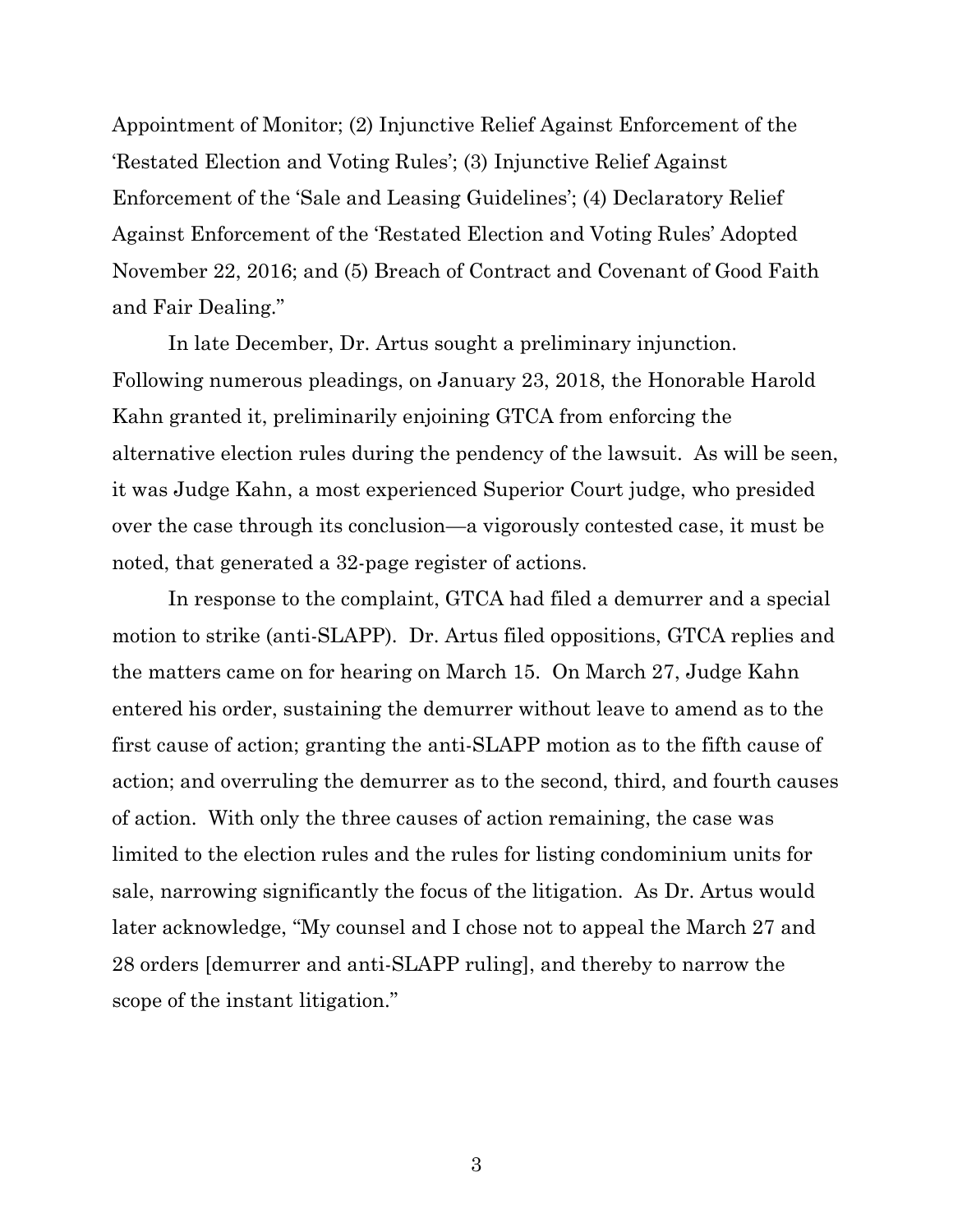## **GTCA Amends the Rules and Moves for Summary Judgment**

In 2018, the GTCA revoked the 2016 Alternative Election Rules, and in their place adopted Restated and Amended Election Rules (2018 Election Rules). At the same time the board rescinded the Sale and Leasing Guidelines that had been in place (usually referred to as the Alotte Guidelines) and adopted a new set of "Sale and Leasing Guidelines."

GTCA brought a motion for summary judgment/adjudication on grounds that, the earlier election rules and guidelines having been rescinded, there was no longer a controversy upon which effective relief could be granted to Dr. Artus, that the case was moot. And on August 6, 2019, Dr. Artus and GTCA stipulated that the remaining causes of action were moot.

#### **The Motions for Attorney Fees**

Civil Code section 5975, subdivision (c), part of the Davis-Sterling Act, provides as follows: "In an action to enforce governing documents, the prevailing party shall be awarded reasonable attorney's fees and costs." And the Declaration to the Act provides as follows: "12.12 COSTS AND ATTORNEY'S FEES. The party who prevails in an arbitration, civil action, or other proceeding to enforce or interpret the Governing Documents shall be entitled to recover all costs and expenses, including reasonable attorney's fees, but the arbitrator, judge or other decision maker shall have final discretion to allocate such costs and expenses between the parties in a manner that will accomplish substantial justice."

In September 2019, both sides filed motions for attorney fees based on Civil Code section 5975, arguing that it was the prevailing party. Dr. Artus also sought attorney fees based on Civil Code section 5145, subdivision (b) and Code of Civil Procedure section 1021.5 (section 1021.5), the private attorney general doctrine.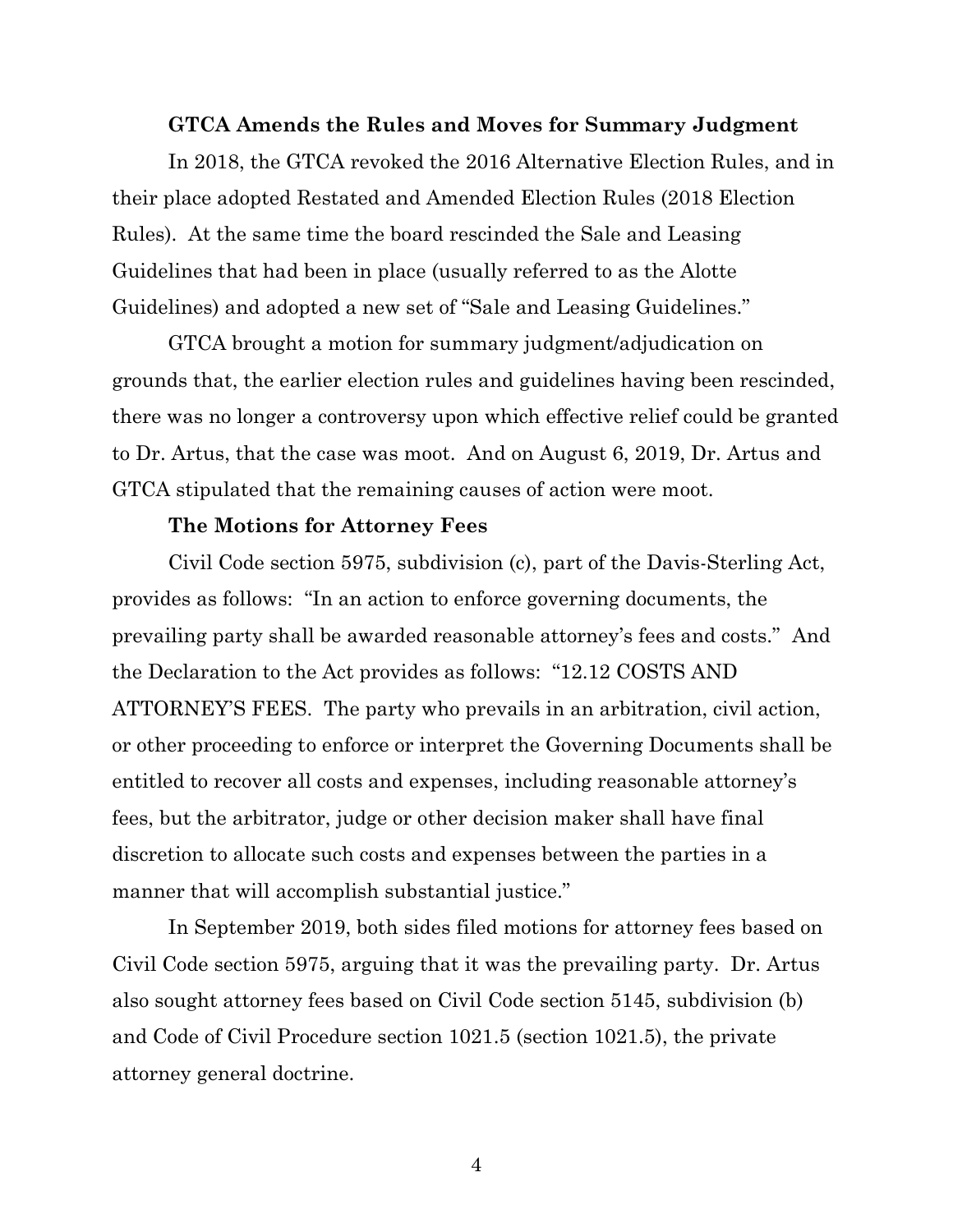Both sides sought over \$300,000 in attorney fees, in pleadings and documents that can only be described as voluminous: from September 2 through October 18, the motions, memoranda, declarations, and exhibits in support of and opposition to the motions totaled 1867 pages!

The motions first came on for hearing on October 8, 2019, prior to which Judge Kahn had issued a tentative ruling denying attorney fees to both sides. Both sides contested, and a lengthy hearing ensued, in the course of which it was determined that the parties would prepare charts setting forth their respective positions, with the motions to be set for further hearing.

Both sides filed their charts and their further positions based on those charts, adding an additional 217 pages of material filed between May 19 and June 5, 2020. So, over 2000 pages of material had been presented to Judge Kahn when the motions came on for hearing on June 5, a lengthy hearing that generated a reporter's transcript of 58 pages. And one reading that transcript—with Judge Kahn's questions, his comments, and his colloquy with counsel—cannot but be impressed by the depth and breadth of Judge Kahn's understanding of the litigation.

On September 2, Judge Kahn issued a 20-page order denying fees to both sides, with an analysis that will be discussed in more detail below in connection with the particular issue to which it pertains. Suffice to say here that Judge Kahn concluded that Dr. Artus had four main litigation objectives and that she "achieved only one of her four main litigation objectives," limited to a procedural victory under the second objective when GTCA "changed its ways of providing notice of proposed rules changes" in amending its election rules. And even as to this, he added that Dr. Artus did not obtain any substantive victory on this second objective, and it was "the least consequential for her since, while it requires GTCA to provide better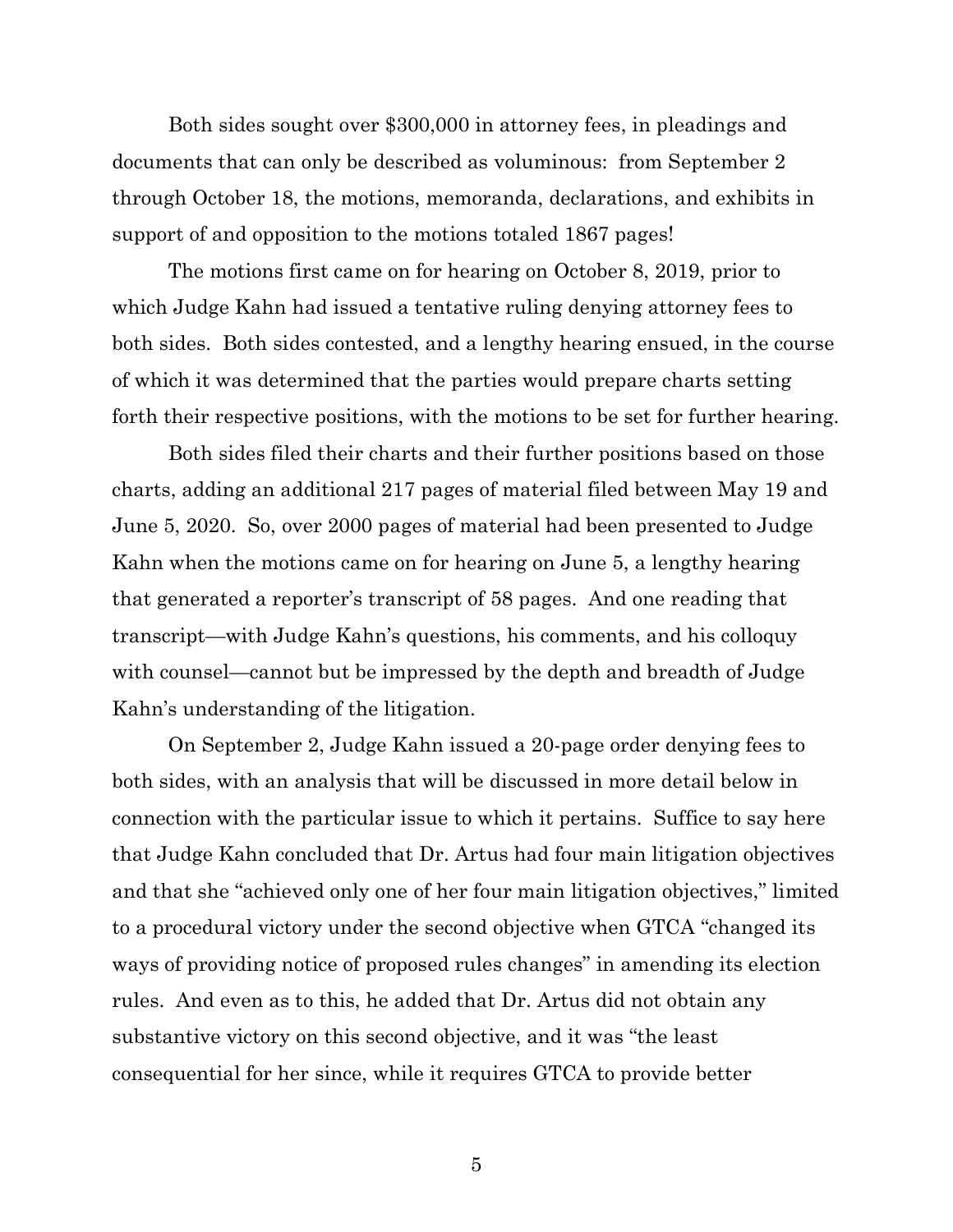paperwork when it proposes changes to its rules, Dr. Artus'[s] success on her second main litigation objective does not significantly constrain GTCA's ability to change its rules or what it includes in its rules."

Judge Kahn also denied Dr. Artus's request for fees under section 1021.5, concluding that she did not meet the "successful party" standard under that section. He further found that Dr. Artus failed to show that her lawsuit resulted in "significant benefit" to the "general public or large classes of persons."

As to GTCA's claim for fees, Judge Kahn "reject[ed] GTCA's argument that it prevailed in this lawsuit because it remained free of court restrictions to change its rules." As he saw it, GTCA's main litigation objective "was to reduce, and hopefully end, the wasteful use of its resources in fighting Dr. Artus, particularly litigation expenses and the time of its volunteers and employees." Given the possibility of another lawsuit over the rules amended by GTCA and "over the vehement and repeated objections of Dr. Artus [GTCA has not] reduced, much less eliminated, the governance disputes between GTCA and Dr. Artus and their attendant costs and staff and volunteer time." Finally, Judge Kahn added, "it would be strange indeed for a defendant, as a result of his own unilateral conduct taken without a court order or other indicia of court approval, to be considered a litigation winner. If this were the case, surely defendants would frequently take such unilateral actions, declare victory, and ask for fees."

On October 22, Dr. Artus filed her appeal, and on October 30, GTCA its cross-appeal.

### **DISCUSSION: Dr. Artus's Appeal**

Dr. Artus asserts two fundamental arguments on appeal, that: (1) Judge Kahn erred in finding she was not a prevailing party, and (2) she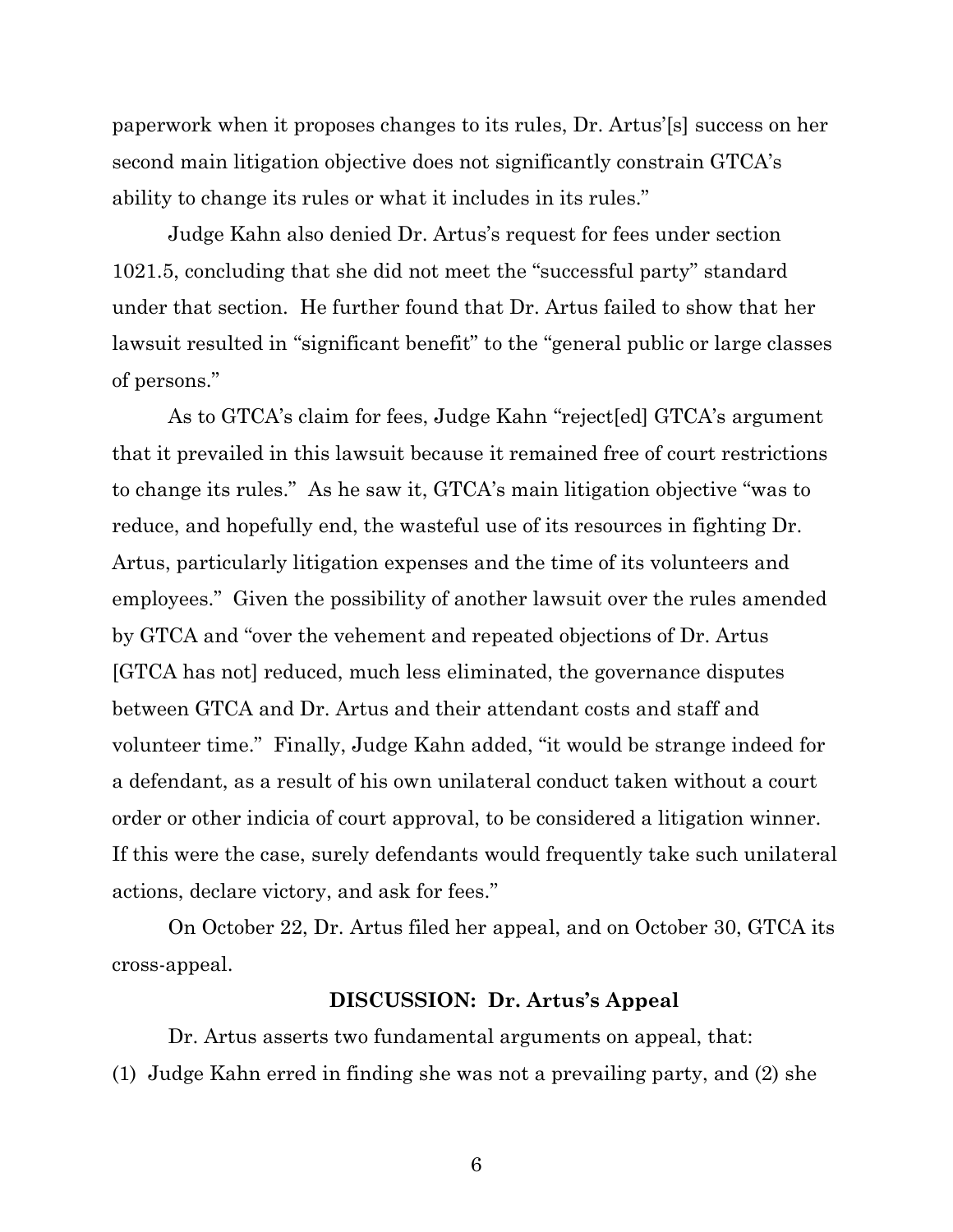was entitled to attorney fees under Code of Civil Procedure section  $1021.5$ <sup>1</sup> Both arguments are based on a claimed standard of review that is wrong, and we thus begin with the standard of review.

# **The Standard of Review**

Dr. Artus asserts that the standard of review is de novo, on the claimed basis that "entitlement to attorney fees under [Civil Code section] 1354, subdivision (f) is a question of law."<sup>2</sup> The two cases she cites—*Walker v. Countrywide Home Loans, Inc.* (2002) 98 Cal.App.4th 1158 and *Salawy v. Ocean Towers Housing Corp.* (2004) 121 Cal.App.4th 664—are not relevant.

The relevant cases hold that the standard of review is abuse of discretion. *Rancho Santa Fe Assn. v. Dolan-King* (2004) 115 Cal.App.4th 28 (*Rancho Santa Fe*) is illustrative, a case involving the predecessor to the very statute involved here: "Ordinarily, an award of attorney fees under a statutory provision, such as [Civil Code] section 1354, subdivision (f), is reviewed for abuse of discretion." (*Rancho Santa Fe*, at p. 46.) As an earlier case put it, a court's ruling on who is the prevailing party "should be affirmed on appeal absent an abuse of discretion." (*Heather Farms Homeowners Assn. v. Robinson* (1994) 21 Cal.App.4th 1568, 1574 (*Heather Farms*).) As we ourselves have put it, "the trial ' " 'court is given wide discretion in determining which party has prevailed . . . .'" [Citation.]'" (*Sears v. Baccaglio* (1998) 60 Cal.App.4th 1136, 1158.)

<sup>&</sup>lt;sup>1</sup> As briefly noted below, Dr. Artus also makes two other arguments, one of which has no support, the other of which requires little discussion.

<sup>2</sup> We note that Dr. Artus mentions only Civil Code 1354, subdivision (f) in her argument for a de novo standard of review and fails to mention any other statute under which she sought fees. We also find quizzical her reference to "section 1354," as effective January 1, 2014, as part of the renumbering and reorganization of the Davis-Sterling Act, Civil Code section 1354 was renumbered as 5975.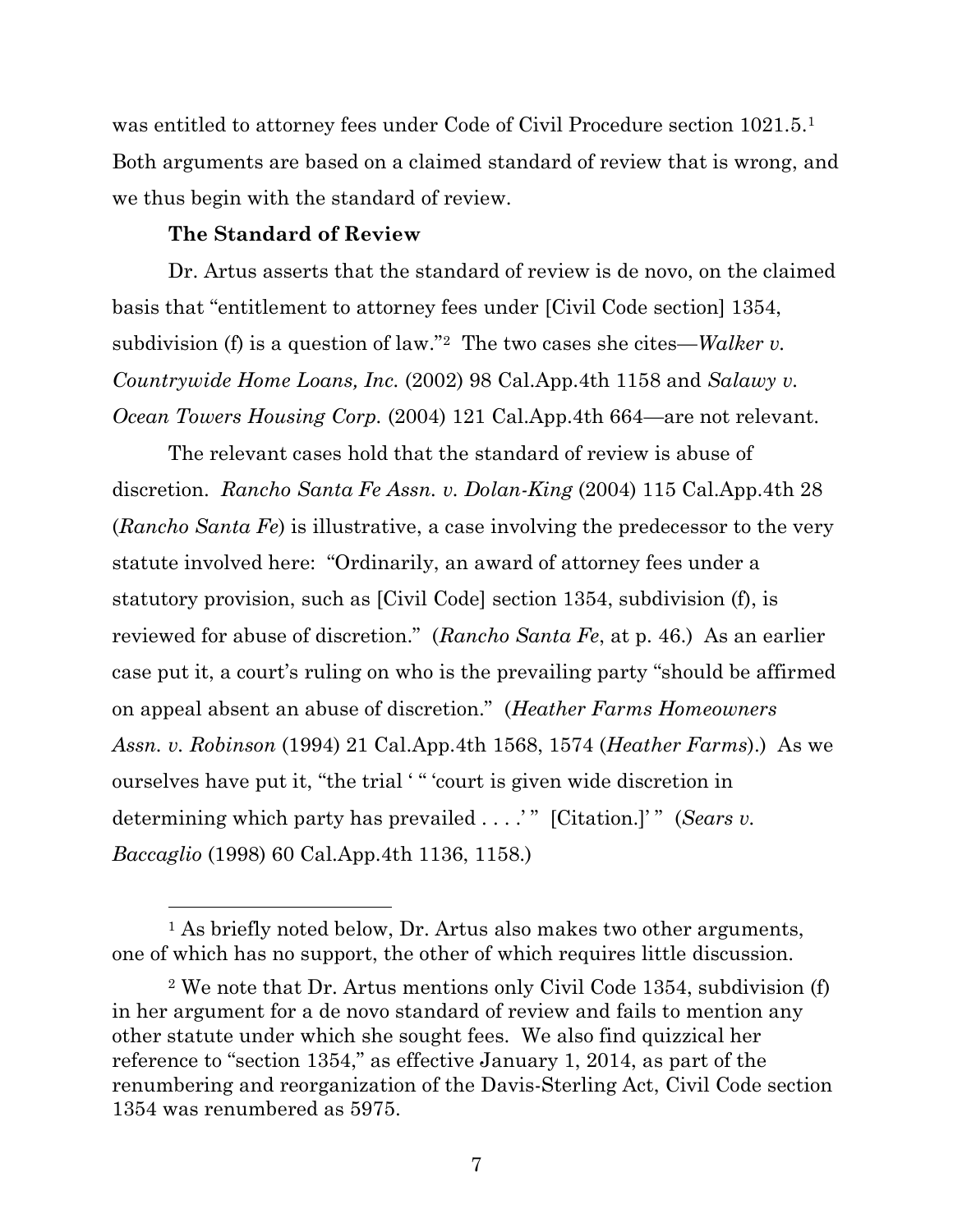The same standard of review applies to Civil Code section 5145. (*Rancho Mirage Country Club Homeowners Association v. Hazelbaker* (2016) 2 Cal.App.5th 252, 260 [suggesting that the prevailing party inquiry is the same for all Davis-Sterling Act fee provisions]; see generally *Artus I*, *supra*, 19 Cal.App.5th at p. 944.) And also for fee orders in section 1021.5 cases. (*Karuk Tribe of Northern California v. California Regional Water Quality Control Bd., North Coast Region* (2010) 183 Cal.App.4th 330, 363 (*Karuk*) ["" "normal standard of review is abuse of discretion" '"].)

Not only do the cases demonstrate the discretionary nature of the trial court's analysis, but other principles also come into play in a court's discretion, two of which were in fact quoted by Judge Kahn in his order here:

(1) " 'The analysis of who is a prevailing party under the fee-shifting provisions of the [Davis-Sterling] Act focuses on who prevailed "on a practical level" by achieving its main litigation objectives.' (*Rancho Mirage Country Club Homeowners Association v. Hazelbaker*, *supra*, 2 Cal.App.5th at p. 260 quoting *Heather Farms*, *supra*, 21 Cal.App.4th 1568)"; and

(2) " '[T]he test for prevailing party is a pragmatic one, namely whether a party prevailed on a practical level by achieving its main litigation objectives.' (*Almanor Lakeside Villas Owners Association v. Carson* (2016) 246 Cal.App.4th 761, 773.)"

And on top of all that is the observation by our Supreme Court, that "*in determining litigation success*, courts should respect substance rather than form, and to this extent should be guided by 'equitable considerations.' " (*Hsu v. Abbara* (1995) 9 Cal.4th 863, 877.) In short, abuse of discretion it is along with practicality and equity.

Dr. Artus has not shown any impracticality in Judge Kahn's ruling. Nor any inequity. And most fundamentally, she has shown no abuse of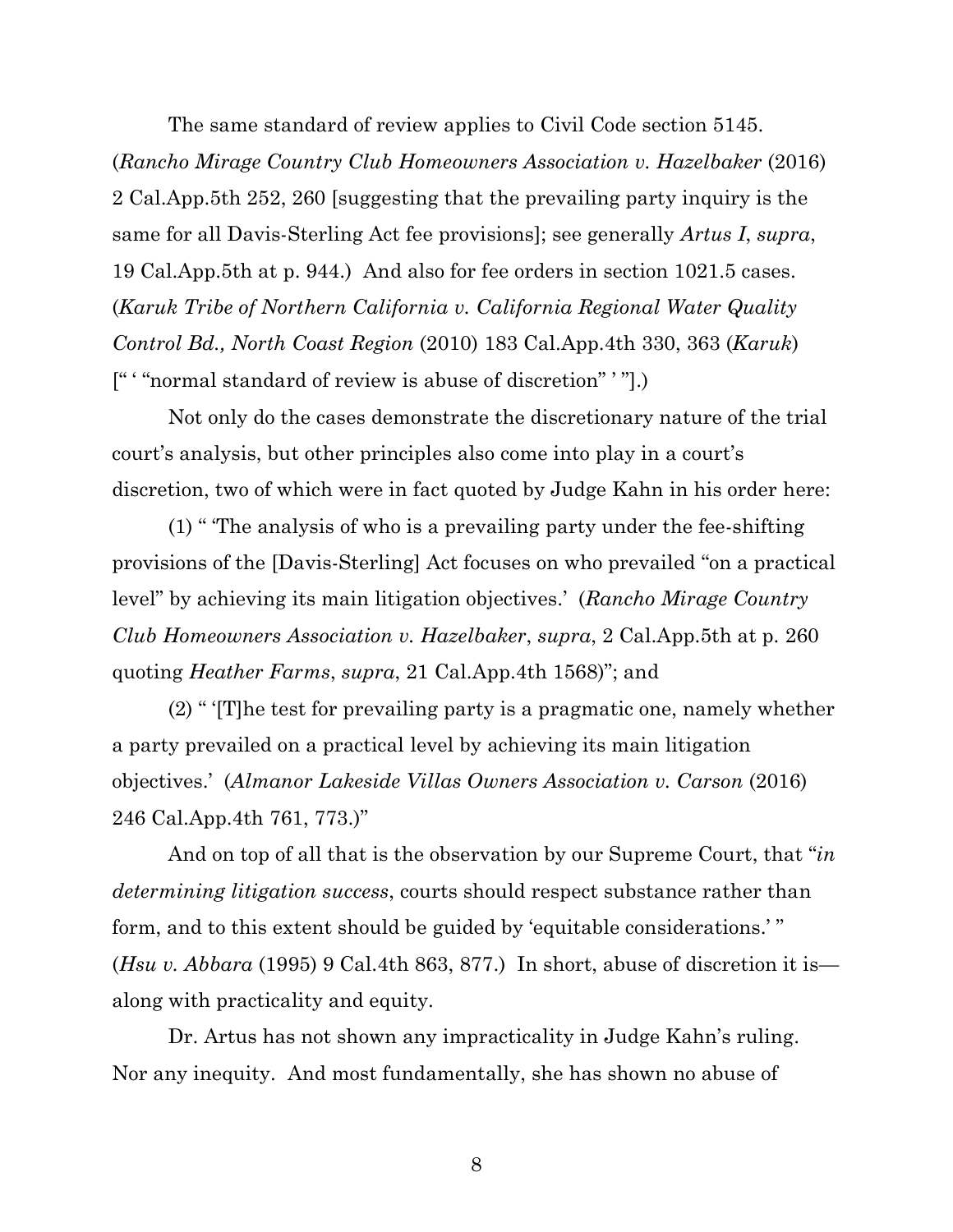discretion. As to what such showing requires, it has been described in terms of a decision that "exceeds the bounds of reason" (*People v. Beames* (2007) 40 Cal.4th 907, 920), or one that is arbitrary, capricious, patently absurd, or even whimsical. (See, e.g., *People v. Bryant, Smith and Wheeler* (2014) 60 Cal.4th 335, 390 [" "arbitrary, capricious, or patently absurd" '"]; *People v. Benavides* (2005) 35 Cal.4th 69, 88 [ruling " ' "falls 'outside the bounds of reason' " ' "]; *People v. Linkenauger* (1995) 32 Cal.App.4th 1603, 1614 ["arbitrary, whimsical, or capricious"].) In its most recent observation on the subject, our Supreme Court said that "A ruling that constitutes an abuse of discretion has been described as one that is 'so irrational or arbitrary that no reasonable person could agree with it.' " (*Sargon Enterprises, Inc. v. University of Southern California* (2012) 55 Cal.4th 747, 773 (*Sargon*).) Those adjectives hardly describe Judge Kahn's ruling here.

### **Dr. Artus Has Not Demonstrated an Abuse of Discretion**

Dr. Artus's first argument, that Judge Kahn erred in not finding her a prevailing party, asserts she "prevailed" in three particulars: (a) "on her election-rule challenge to force the Association to adhere to Civil Code [section] 4360's rule-making procedure"; (b) "on causing major substantive revisions to the election rules"; and (c) "on her challenge to the sales and leasing guidelines by forcing the Association to adhere to proper rule making procedures." She also argues that, even if she did not achieve all her objectives, a victory as to election rules requires attorney fees award under the Davis-Sterling Act.

Passing over the fact that Dr. Artus's brief misrepresents the record in many respects, her arguments fall way short, as they do little, if anything, more than regurgitate and reassert the same arguments thoroughly analyzed—and rejected—by Judge Kahn in his analysis.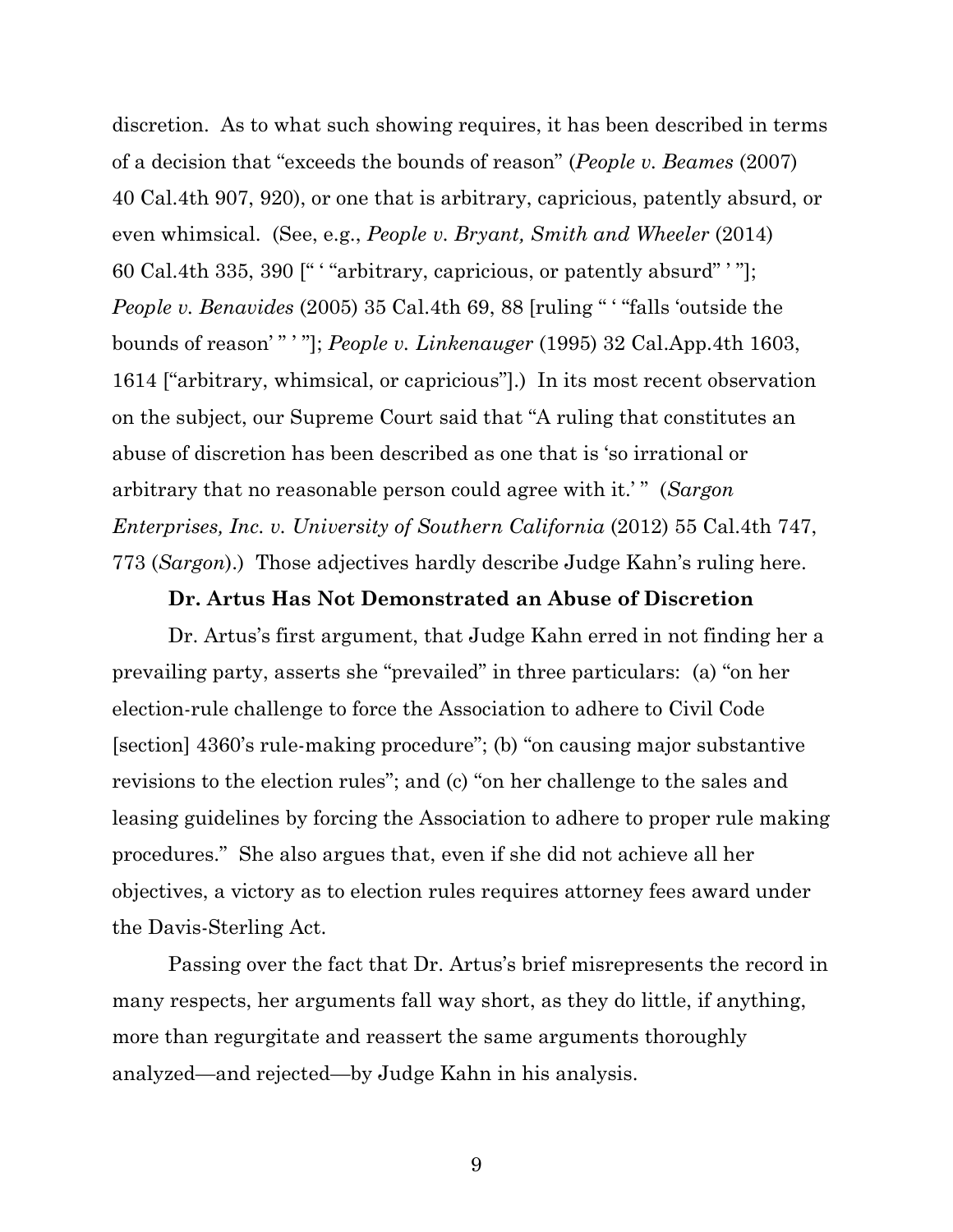As indicated above, Judge Kahn determined that Dr. Artus had four main objectives in her lawsuit, which he described as follows, giving appropriate record references:

"(1) To obtain redress for '*both* current substantive and historical violations' of the [Davis-Sterling Act] by GTCA and its 'systematic and habitual mismanagement' by the appointment of a 'monitor' to ensure that GTCA is in full compliance with its obligations under the [Davis-Sterling Act] and its governing documents. (Dr. Artus'[s] memorandum in opposition to GTCA's anti-SLAPP motion filed February 15, 2018 pp. 9−10 (referring to this objective as the 'gravamen' of the complaint); *see also* the first cause of action in Dr. Artus'[s] first amended complaint and Dr. Artus'[s] application for approval of complex designation filed October 10, 2017 pp. 2−3 (explaining that this objective makes this case suitable for complex treatment)).

"(2) To enjoin the enforcement of the 2016 election rules. (Dr. Artus'[s] application and supporting papers for an order to show cause for why the court should not issue a preliminary injunction to enjoin enforcement of the 'restated election and voting rules' filed December 26, 2017; *see also* the second and fourth causes of action in Dr. Artus'[s] first amended complaint).

"(3) For a determination that GTCA is required to use the 2007 election rules as amended in 2014 unless Dr. Artus consents and the court permits because those rules were enshrined in the 2013 settlement agreement and the 2014 stipulated order. (Deposition of Dr. Artus taken on August 22, 2018 pp. 63 and 65; Dr. Artus'[s] August 2, 2018 email to Ms. Bires section (2); Dr. Artus'[s] September 4, 2018 email to Ms. Bires pp 5−7; Dr. Artus'[s] first amended complaint pars. 48 and 56−57).

"(4) For a determination that GTCA may not impose any restrictions on members and their real estate agents that Dr. Artus believes 'unreasonably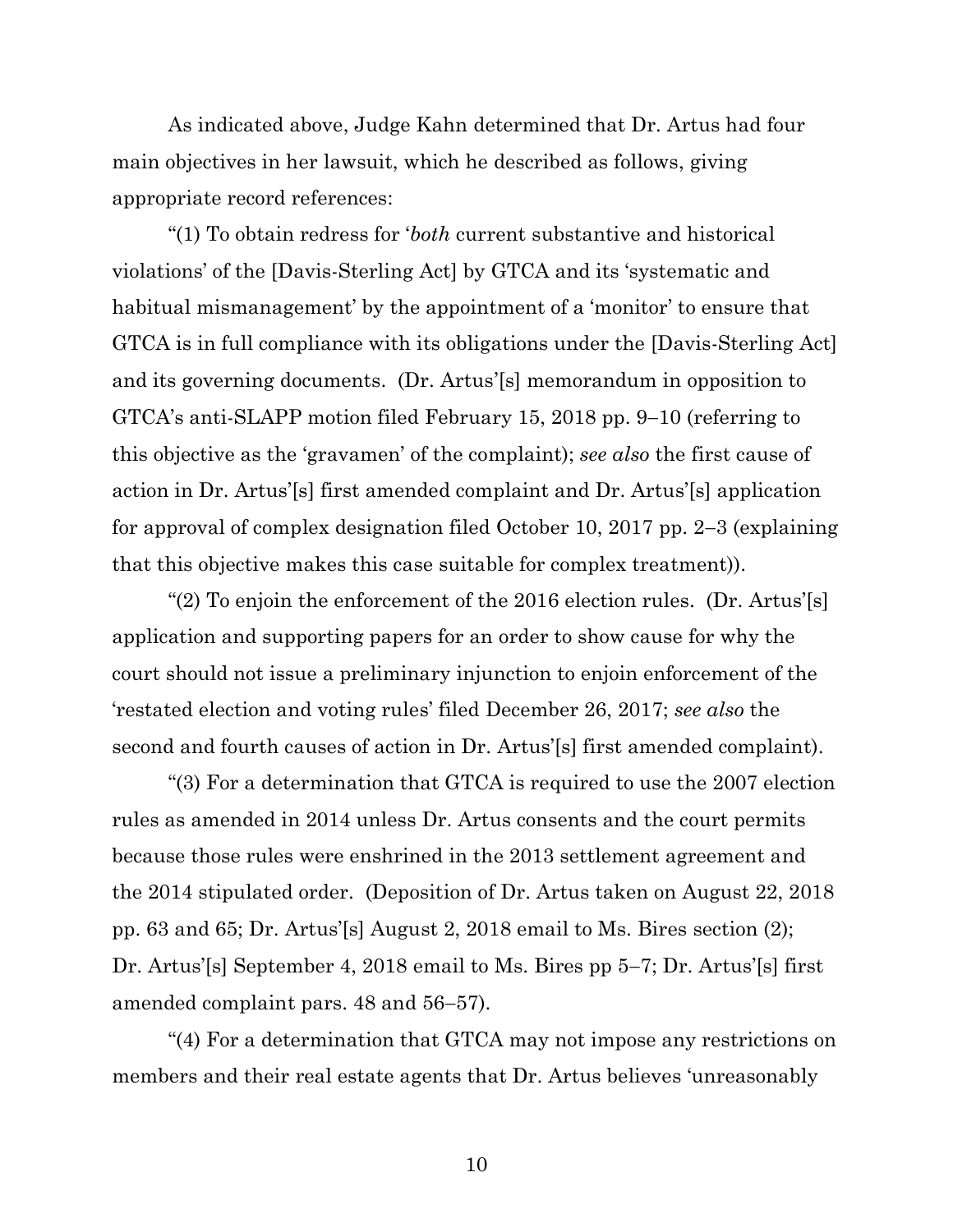interfere [with] alienation rights, including but not limited to limitations on advertising, limitations on the use of the "Gramercy Towers" name and address on listing and photos of the building for marketing purposes.' (Dr. Artus'[s] August 2, 2018 email to Ms. Bires section (7); *see also* the third cause of action in Dr. Artus'[s] first amended complaint and Dr. Artus'[s] September 4, 2018 email to Ms. Bires pp. 7−11 ('I can see no reason why GTCA can be allowed to seek information regarding real estate agents its members retain'))."

Having defined the four main litigation objectives, Judge Kahn then went on to analyze them, one-by-one, to conclude that Dr. Artus had prevailed in only one, holding as follows:

"Dr. Artus achieved only one of her four main litigation objectives. If on a practical level that one objective was equal to or greater than the other three, [Davis-Sterling Act] fees case law might support an award of fees to Dr. Artus. In my estimation, however, Dr. Artus'[s] procedural win on her second main litigation objective is nowhere close in value to the wins she failed to achieve on her first, third and fourth main litigation objectives. Indeed, of her four main litigation objectives, the second one is the least consequential for her since, while it requires GTCA to provide better paperwork when it proposes to change its rules, Dr. Artus'[s] success on her second main litigation objective does not significantly constrain GTCA's ability to change its rules or what it includes in its rules. Accordingly, per the above pragmatic analysis of Dr. Artus'[s] main litigation objectives, I find that Dr. Artus is not entitled to an award of fees per either [Civil Code section] 5145[, subdivision] (b) or [Civil Code section] 5975[, subdivision] (c) because she only achieved a very modest portion of her main litigation objectives. (*Accord* Declaration of Plaintiff Kazuko K. Artus, Ph.D., J.D., in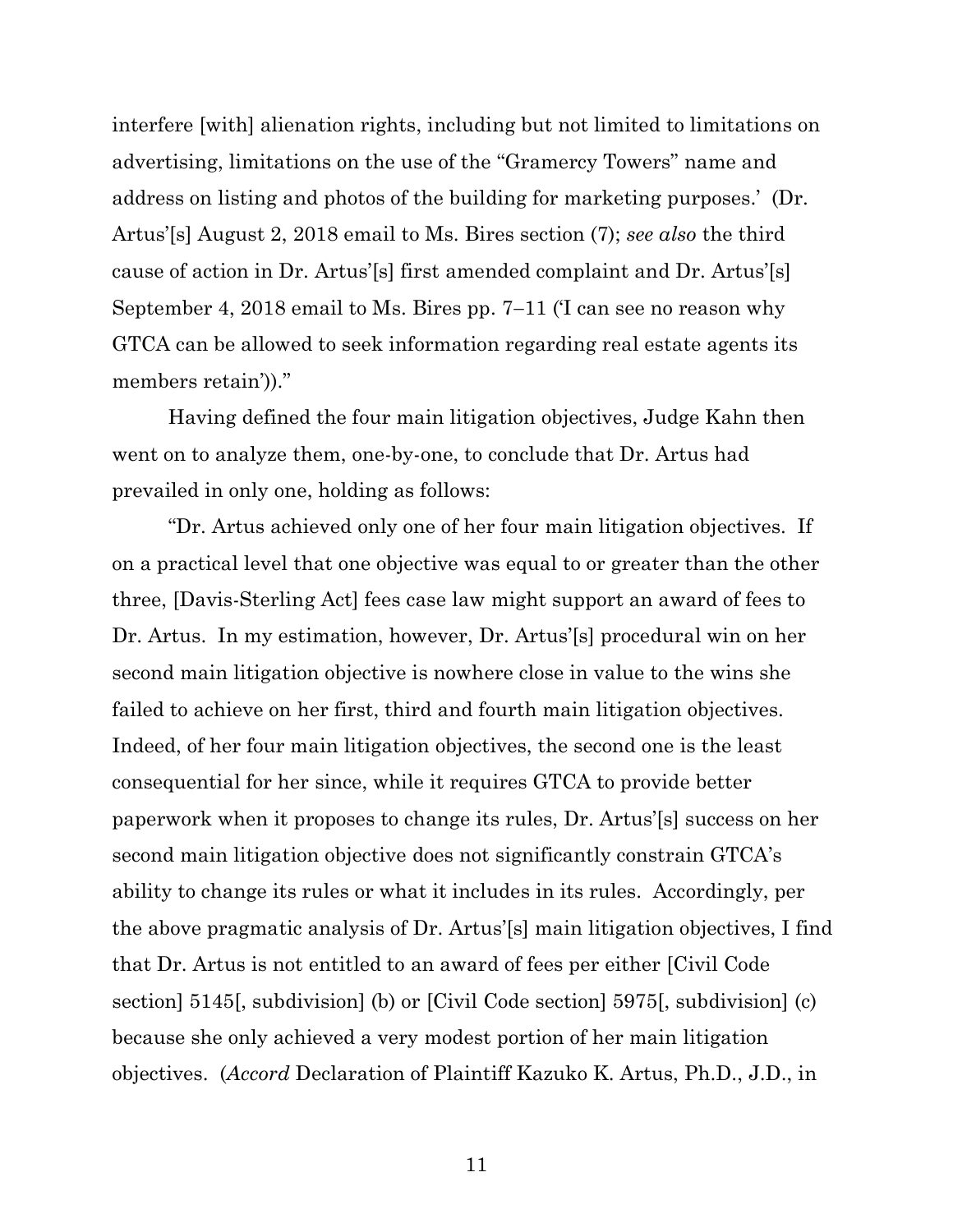Support of Plaintiff's Motion for Attorney's Fees filed September 12, 2019, par. 54 (Dr. Artus acknowledged that she has 'yet to accomplish my objective of having [Gramercy] comply with rules regulating it'))."

Dr. Artus's arguments, however lengthy they be, demonstrate nothing to the contrary. Dr. Artus's opening brief is 44 pages long, with the arguments quoted above, arguments that fundamentally make three points: (1) she achieved her primary litigation objective when GTCA amended its election rules and guidelines effectively revoking the prior versions; (2) GTCA mooted the case once she achieved her objectives; and (3) the preliminary injunction order supports her position that she prevailed. None of these arguments is persuasive—not to mention all were rejected by Judge Kahn.

Contrary to her argument that she obtained her primary litigation objective when GTCA properly adopted new election rules by informing the "purpose and effect" of those rules, the record shows that her primary objective was to compel GTCA to use only the election procedures. Dr. Artus alleged that she sought to require "GTCA to follow the *Election Procedures*" and to conduct elections and all other related activities under the *Election Procedures*; her testimony was similar: that GTCA should be only using the election procedures and "no other election rules."

As to Dr. Artus's claim of mootness, that she "had no choice but to agree with GTCA's position" on mootness, Judge Kahn concluded otherwise: "Dr. Artus could have stood her ground and continued to litigate. The 2018 rules and guidelines included several provisions from the prior rules and guidelines that Dr. Artus contended were invalid in the first amended complaint. As but two examples, the 2018 election rules did not place any limits on inspector compensation and the 2018 sales and leasing guidelines contained significant restrictions on advertising members' units. Dr.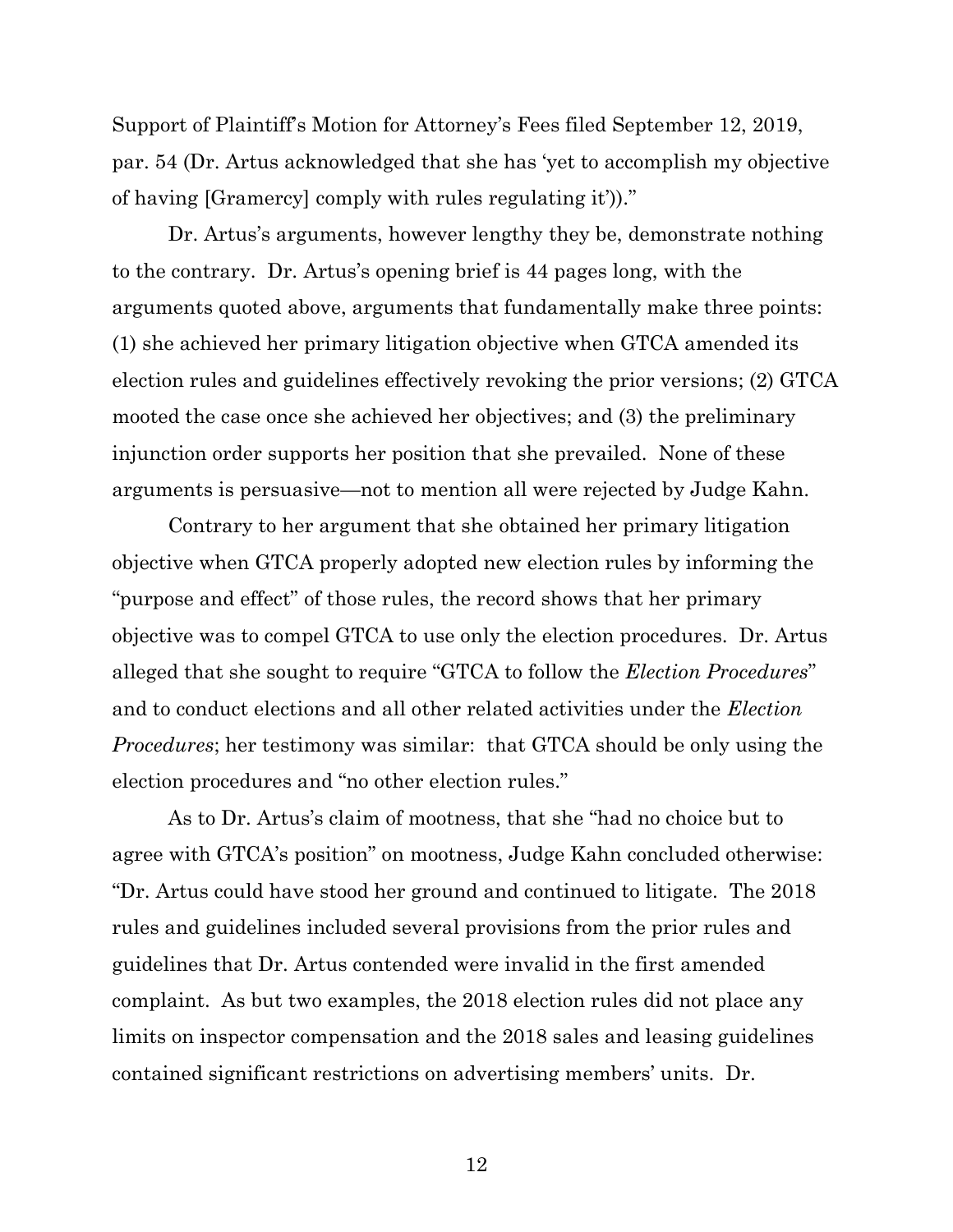Artus'[s] claims regarding those provisions did not become moot merely because those provisions were now included in new sets of rules and guidelines. Nor, as discussed previously, did her claim—one of her main litigation objectives—that GTCA lacked authority to adopt any election rules other than the 2007/2014 rules without her consent and permission of the court become moot merely because GTCA adopted yet another set of election rules at variance from the 2007/2014 rules she contended that 'GTCA cannot touch.' (Dr. Artus'[s] May 21, 2018 email to John Zappettini."

And Dr. Artus's reliance on the preliminary injunction is not only unavailing, it is premised on a gross overstatement of the record. That is, Dr. Artus's brief asserts that the preliminary injunction enjoined "GTCA from using the alternative election rules during the pendency of this lawsuit." In fact, Judge Kahn's preliminary injunction was limited to the one election, in early 2018, and four procedural requirements on that election under the *Election Procedures*: (1) the appointment of three inspectors; (2) those inspectors would appoint and oversee ballot counters; (3) abide by the communications provision of the *Election Procedures*; (4) and abide by the ballot retention procedures of the *Election Procedures*.

Dr. Artus's attempted recharacterization of the preliminary injunction order was in fact contradicted by Judge Kahn's order which stated: "Yet it must be kept in mind that the preliminary injunction order was a preliminary, not a final, order and only applied to a single election. As Dr. Artus knows from the 2014 lawsuit she filed against GTCA, a later trial can eviscerate an earlier preliminary injunction victory and deprive her of the ability to receive fees."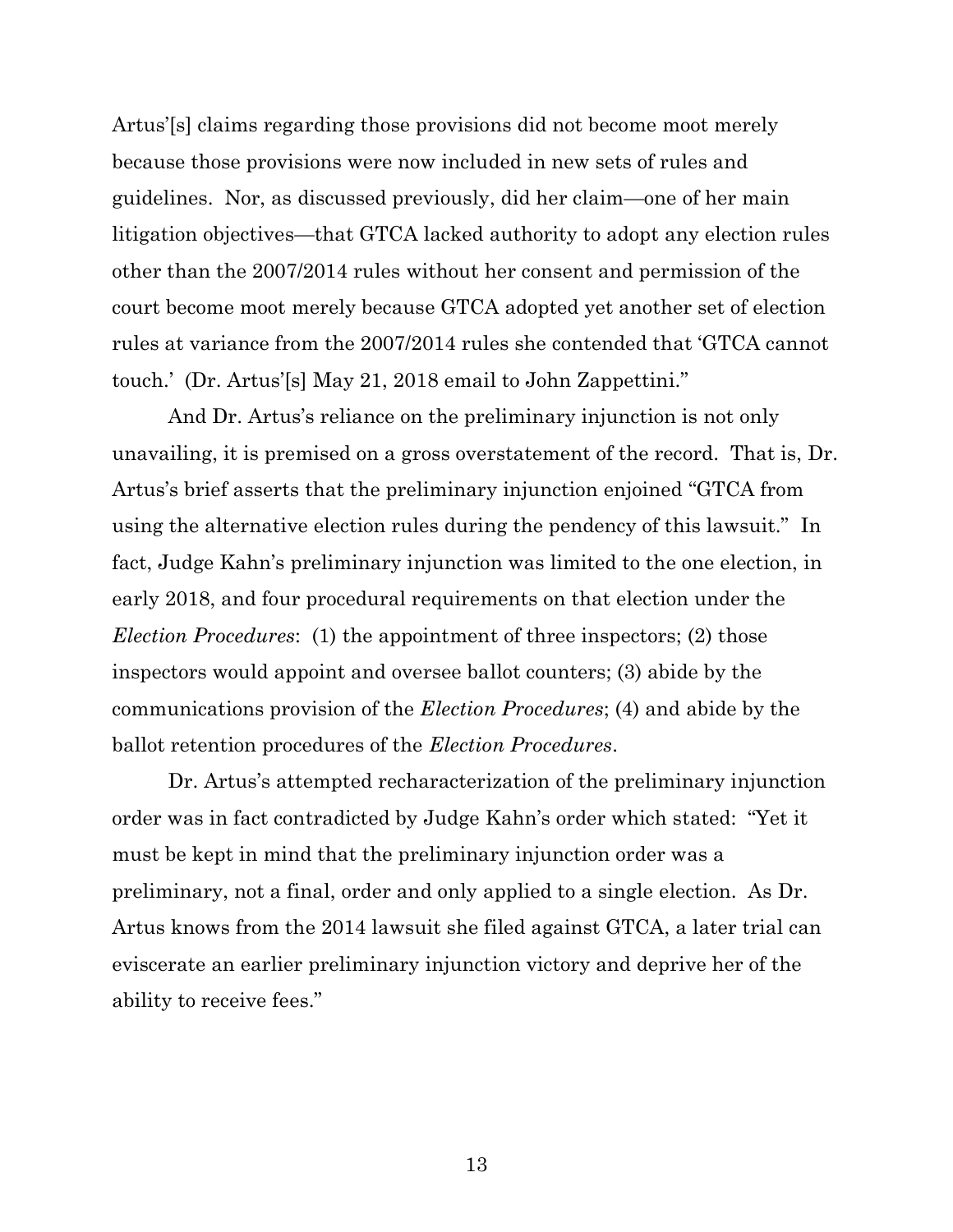# **Dr. Artus Has Not Demonstrated the Right to Attorney Fees under Code of Civil Procedure section 1021.5**

As noted, Dr. Artus also sought attorney fees based on section 1021.5. Judge Kahn rejected it, concluding that Dr. Artus was not a "successful party" under that section, and for the "further reason [that she] failed to show, as required for a [section] 1021.5 fees award, that this lawsuit resulted in a 'significant benefit' to the 'general public or a large class of persons.' " As he went on to explain, "Her one real win—which requires GTCA to incur greater effort in preparing its notice materials for proposed rules changes—is of questionable significance to the vast majority of GTCA members and will likely result in higher assessments to GTCA members to pay for the increased costs to 'dot every i and cross every t' in the notice materials to avoid disputes from Dr. Artus. Indeed, crediting the declarations of GTCA's staff and volunteers it appears that few of the governance disputes raised by Dr. Artus are of concern to other GTCA members. Dr. Artus has made no contrary showing."

Dr. Artus's argument that she is "entitled" to attorney fees under section 1021.5, has six subparts: (1) she "obtained some benefit on a significant issue in the litigation"; (2) "interim and partial success is sufficient under [section] 1021.5"; (3) Judge Kahn "did not apply the correct test"; (4) the ruling "that the action did not confer a significant benefit on the general public, or a large class of persons was incorrect as a matter of law"; (5) "necessity and financial burden of private enforcement make [an] award appropriate"; and (6) "there was no monetary recovery." The argument is not persuasive.

Section 1021.5 provides in pertinent part: "Upon motion, a court may award attorneys' fees to a successful party against one or more opposing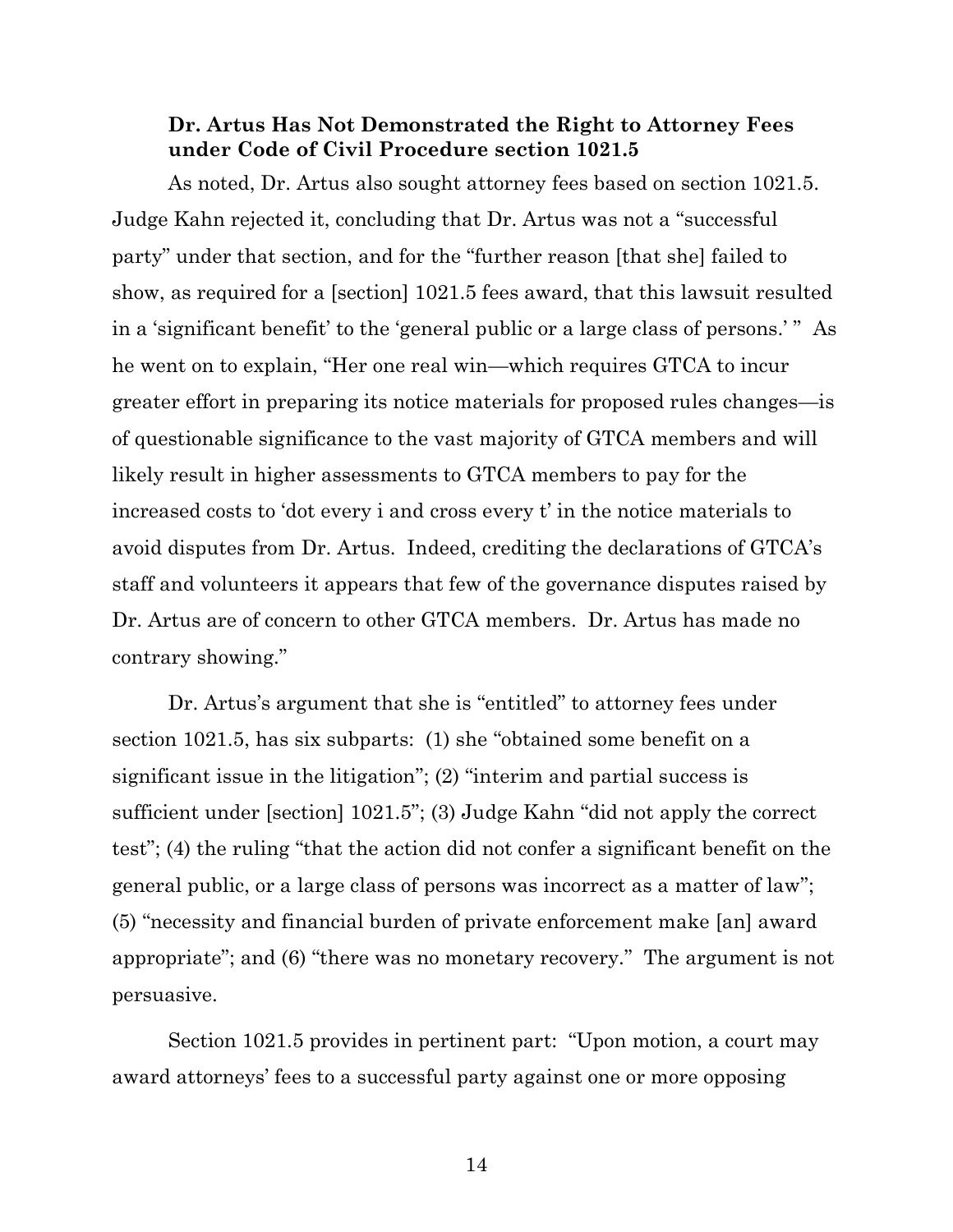parties in any action which has resulted in the enforcement of an important right affecting the public interest if: (a) a significant benefit, whether pecuniary or nonpecuniary, has been conferred on the general public or a large class of persons, (b) the necessity and financial burden of private enforcement or enforcement by one public entity against another public entity, are such as to make the award appropriate, and (c) such fees should not in the interest of justice be paid out of the recovery, if any...."

In *Karuk*, *supra*, 183 Cal.App.4th 330, we discussed at length section 1021.5 and its operation, included within which was this explanation how an award made pursuant to this statute is reviewed:

" ' "The Legislature adopted section 1021.5 as a codification of the private attorney general doctrine of attorney fees developed in prior judicial decisions. . . . [T]he private attorney general doctrine 'rests upon the recognition that privately initiated lawsuits are often essential to the effectuation of the fundamental public policies embodied in constitutional or statutory provisions, and that, without some mechanism authorizing the award of attorney fees, private actions to enforce such important public policies will as a practical matter frequently be infeasible.' Thus, the fundamental objective of the doctrine is to encourage suits enforcing important public policies by providing substantial attorney fees to successful litigants in such cases." [Citation.]' " (*Karuk*, *supra*, 183 Cal.App.4th at p. 362.)

"Put another way, courts check to see whether the lawsuit initiated by the plaintiff was 'demonstrably influential' in overturning, remedying, or prompting a change in the state of affairs challenged by the lawsuit. (E.g., *Folsom v. Butte County Assn. of Governments* (1982) 32 Cal.3d 668, 687; *RiverWatch v. County of San Diego Dept. of Environmental Health* (2009)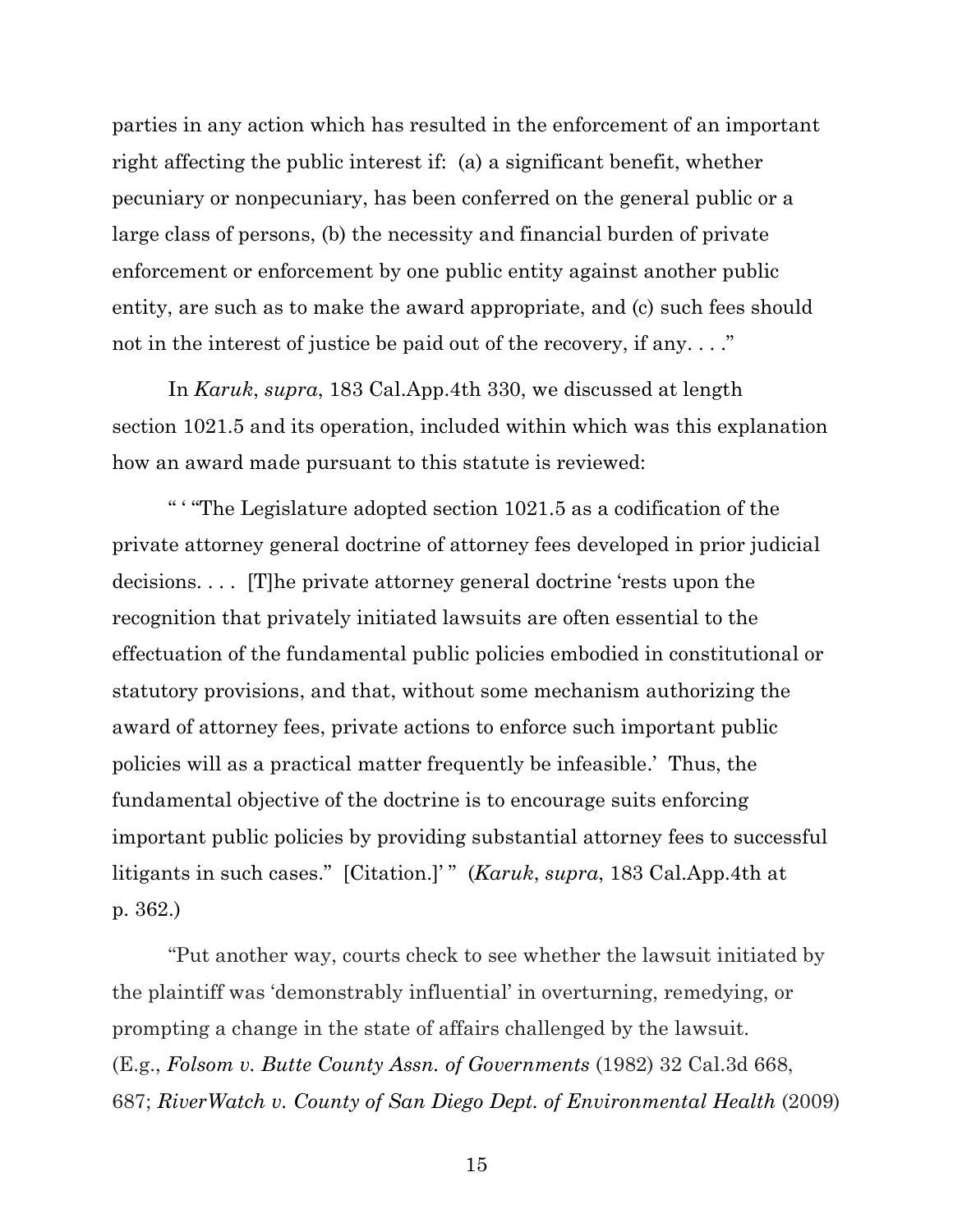175 Cal.App.4th 768, 783; *Lyons v. Chinese Hospital Assn*. (2006) 136 Cal.App.4th 1331, 1346, fn. 9.) ' "Entitlement to fees under [section] 1021.5 is based on the impact of the case as a whole." ' (*Punsly v. Ho* (2003) 105 Cal.App.4th 102, 114, quoting what is now Pearl, Cal. Attorney Fee Awards (Cont.Ed.Bar 2d ed. 2008) § 4.11, p. 100.) As for what constitutes a 'significant benefit,' it 'may be conceptual or doctrinal, and need not be actual and concrete, so long as the public is primarily benefited.' (*Planned Parenthood v. Aakhus* (1993) 14 Cal.App.4th 162, 171.)

"Thus, a trial court which grants an application for attorney fees under section 1021.5 has made a practical and realistic assessment of the litigation and determined that (1) the applicant was a successful party, (2) in an action that resulted in (a) enforcement of an important right affecting the public interest and (b) a significant benefit to the general public or a large class of persons, and (3) the necessity and financial burden of private enforcement of the important right make an award of fees appropriate.

" ' "On review of an award of attorney fees . . . the normal standard of review is abuse of discretion. However, de novo review of such a trial court order is warranted where the determination of whether the criteria for an award of attorney fees . . . have been satisfied amounts to statutory construction and a question of law." ' (*Connerly v. State Personnel Bd*. (2006) 37 Cal.4th 1169, 1175, quoting *Carver v. Chevron U.S.A., Inc*. (2002) 97 Cal.App.4th 132, 142.)" (*Karuk*, *supra*, 183 Cal.App.4th at p. 363.)

Applying those rules, we went on in *Karuk* to reverse an award of \$138,000 in attorney fees, concluding that three of the statutory requisites to an award under section 1021.5 were absent. (*Karuk*, at p. 364.) Likewise here.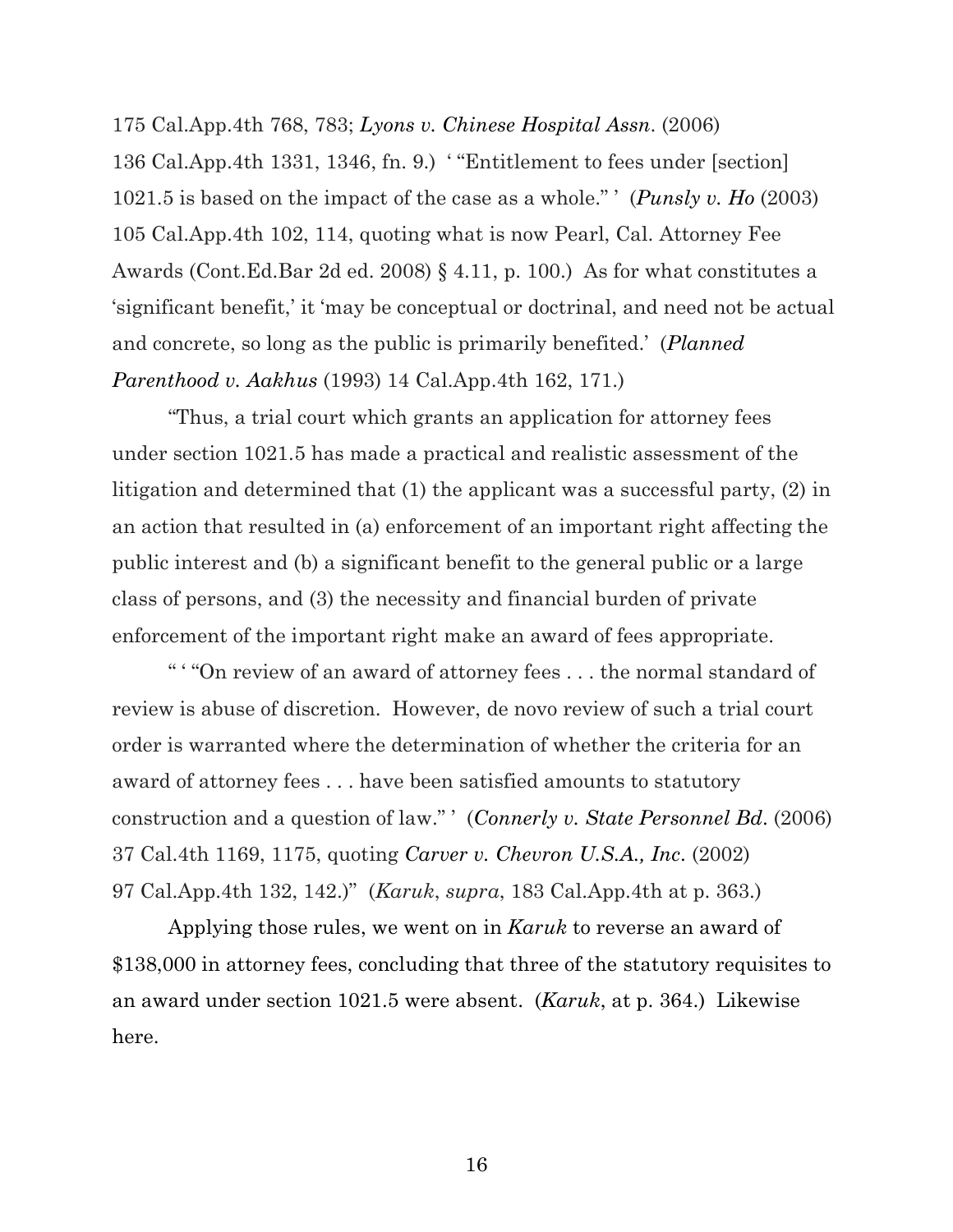It is perhaps enough to note that Dr. Artus does not specifically address the threshold requisite of demonstrating she was a "successful party." Nor does she demonstrate any significant benefit to the general public or a large class of persons.

*Bowman v. City of Berkeley* (2005) 131 Cal.App.4th 173, 175−176 (*Bowman*), cited by Dr. Artus in claimed support of her argument she achieved a significant benefit, is not to the contrary. The facts there included a petition by a group of owners to overturn the city's approval of a housing project for seniors, which succeeded in overturning the initial approval. The project was ultimately re-approved and the trial court denied the remainder of the groups' claims. (*Id.* at p. 177.) The trial court thereafter granted attorney's fees in connection with the due process achievement. Division Four of this court affirmed. Doing so, the court noted the redo of the approval by the city, in light of plaintiffs' petition, "resulted in a great deal of additional public input on the project, including substantial new written submissions, and oral statements to the city council, from city staff as well as proponents and opponents of the project"; and the trial court determined " 'both parties used the opportunity to supplement the administrative record to provide additional evidence intended to sway findings made by the council members.'" (*Id.* at p. 180.) The setting here is a far cry.

Here, only Dr. Artus filed suit to challenge GTCA's governance. She did not show that other members objected to GTCA's ways or its rules. And she did not achieve any significant benefit to other members when GTCA undertook to amend its election rules and sales guidelines, let alone benefit to the public.

Likewise unavailing is *La Mirada Avenue Neighborhood Assn. of Hollywood v. City of Los Angeles* (2018) 22 Cal.App.5th 1149 (*La Mirada*),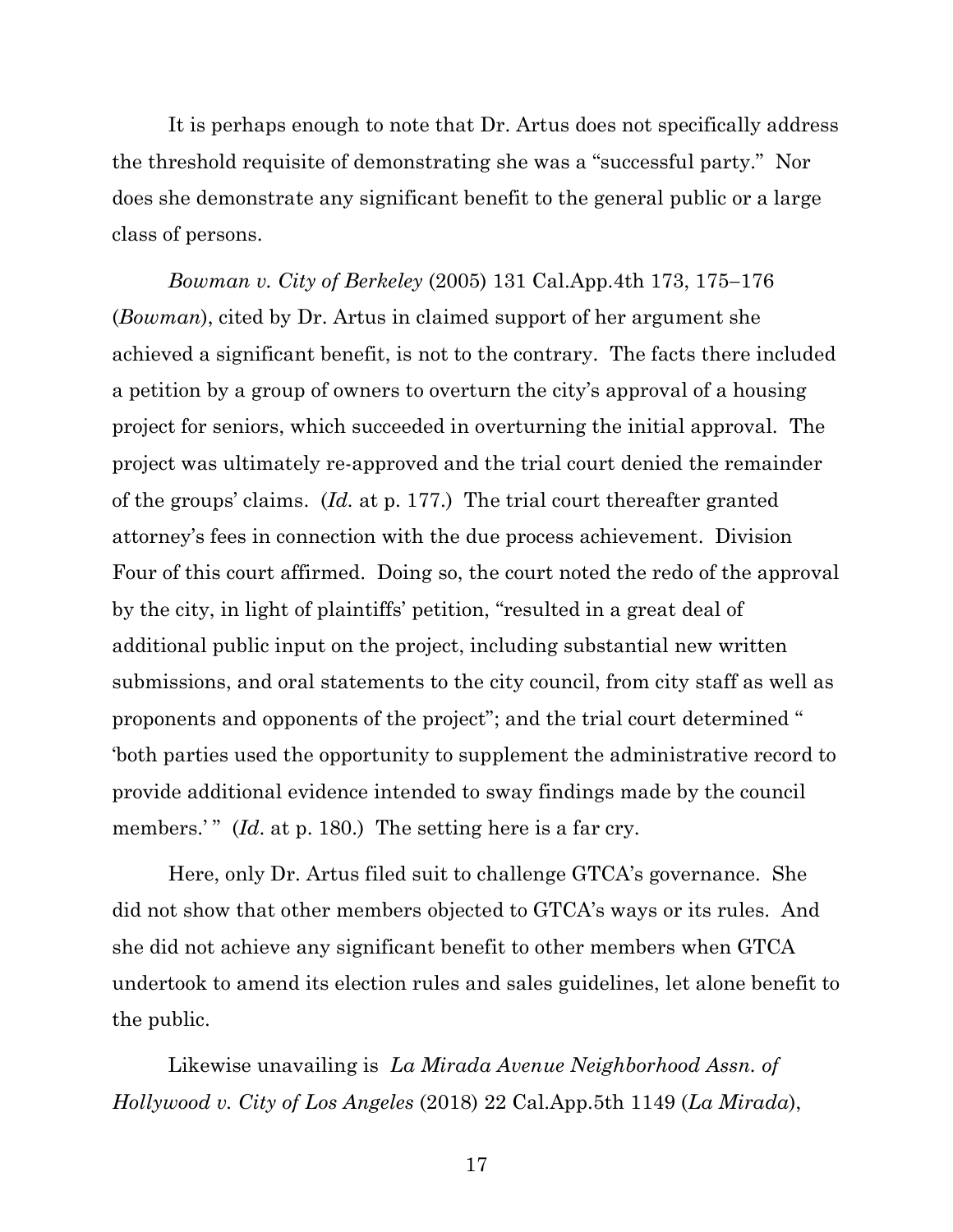where plaintiffs filed writ petitions to invalidate variances granted by the city in approving a Target retail store and obtained a judgment "invalidating six of the eight municipal code variances, enjoining any actions 'in furtherance of' those variances, and 'immediately . . . restrain[ing] . . . all construction activities' [and] also authorized plaintiffs to seek attorney's fees." Both parties appealed, and during the appeal, per Target's urging, the city amended its zoning which mooted the appeal. (*Id.* at p. 1154.) The court dismissed the appeals as moot but left the judgment intact and ultimately awarded plaintiff attorneys fees. (*Id.* at p. 1155.) The significant benefit was an order requiring the city to comply with the legal requirements to grant the variance. (*Id.* at pp. 1158−1159.)

Unlike in *La Mirada,* Dr. Artus did not obtain a judgment invalidating any of GTCA's governance that she challenged; the mootness of this action was not found by Judge Kahn but by Dr. Artus's stipulation; and GTCA did not take any action to change its rules because of Dr. Artus's urgings.

Dr. Artus argues that partial or interim success is enough for an award of attorneys' fees under section 1021.5, citing to *Bowman*, *supra*, 131 Cal.App.4th at p. 178 and *La Mirada*, *supra*, 22 Cal.App.5th at p. 1160. To the contrary, as Dr. Artus herself knows, she has already failed on a similar argument in *Artus I*, *supra*, 19 Cal.App.5th at p. 927, where Division One noted the "well-established principles that fees and costs are ordinarily not granted for interim success, and that the prevailing party is determined, and fees and costs awarded, at the conclusion of the litigation."

As indicated, Dr. Artus makes two other arguments, numbered six and seven: (6) "Trial court abused its discretion in denying fees to [Dr. Artus] because she stopped litigating after the controversy was mooted by GTCA," and (7) "The Court of Appeal should reconsider or reformulate the interim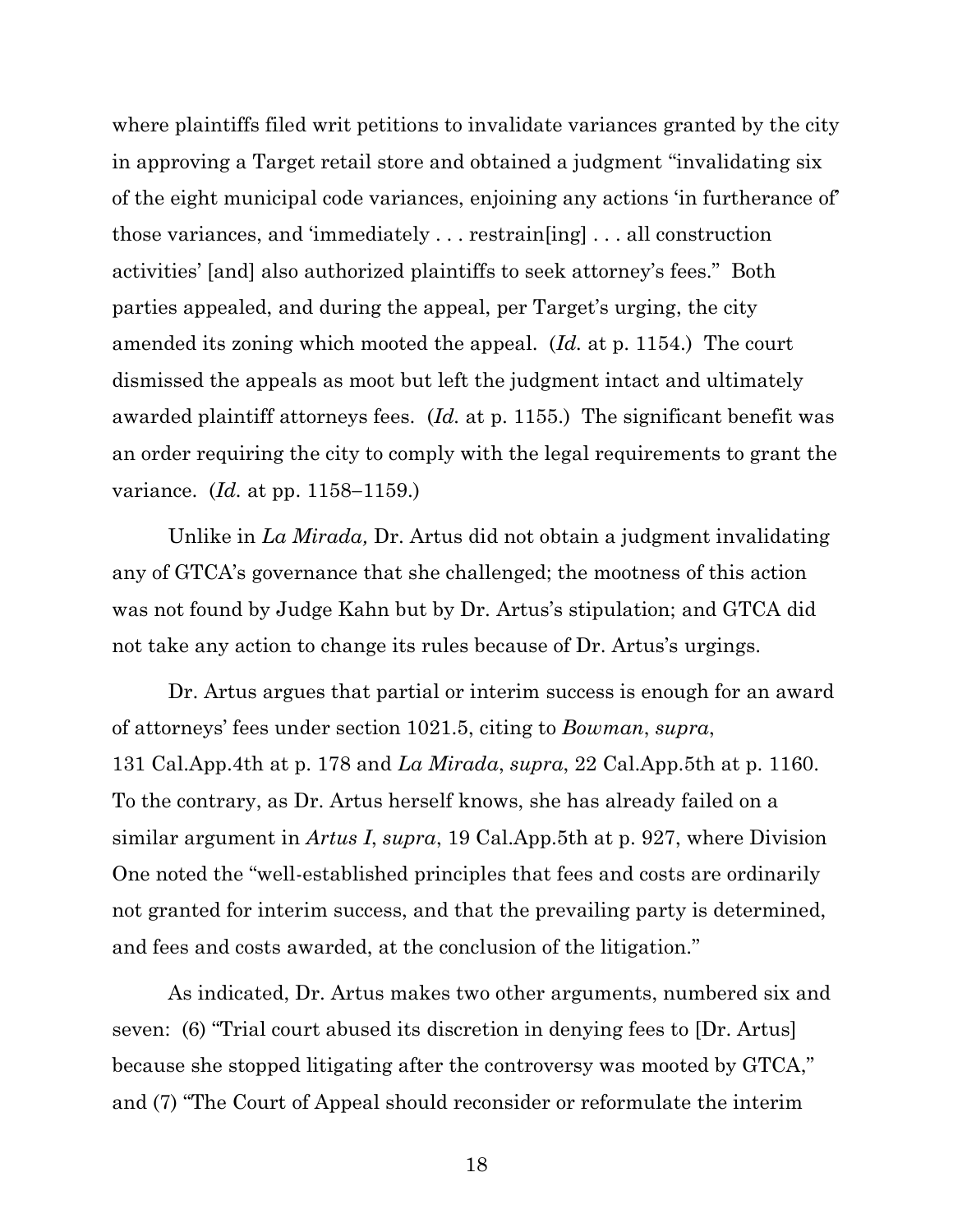attorney's fees rules as it applies to associations that moot controversies." Neither argument merits discussion. The third argument, all of five lines, has no support. And the fourth argument essentially asks us to change some language in the earlier opinion by our colleagues in Division One. It is most inappropriate.

## **DISCUSSION: GTCA's Appeal**

### **GTCA Has Not Shown an Abuse of Discretion**

Cross-appealing Judge Kahn's denial of attorney fees to it, GTCA has filed a 22-page opening brief that has an introduction, a statement of facts and procedural history, and fewer than 12 pages described as "discussion," fewer than two pages of which could even be considered argument.

The discussion begins with this assertion: "GTCA's issue on appeal is the trial court erred in ruling that its litigation objective was to reduce its resources and end the fighting with Dr. Artus; rather, GTCA's litigation objective was to prevent Dr. Artus from dictating how GTCA should operate and what rules it should adopt. To that end, it prevailed and should be awarded attorneys' fees per Civil Code section 5975, subdivision (c) and its Declaration."

And what might be called the argument that follows consists of these three brief paragraphs:

"The trial court's basis for determining GTCA's litigation objective drew from 'GTCA's memorandum in support of its anti-SLAPP motion to strike filed January 16, 2018' and declarations in support. The trial court found these declarations 'replete with extremely high costs that GTCA has incurred in both its in-court and out-of-court disputes with Dr. Artus.' The arguments and declarations from the anti-SLAPP motion on the use of GTCA's resources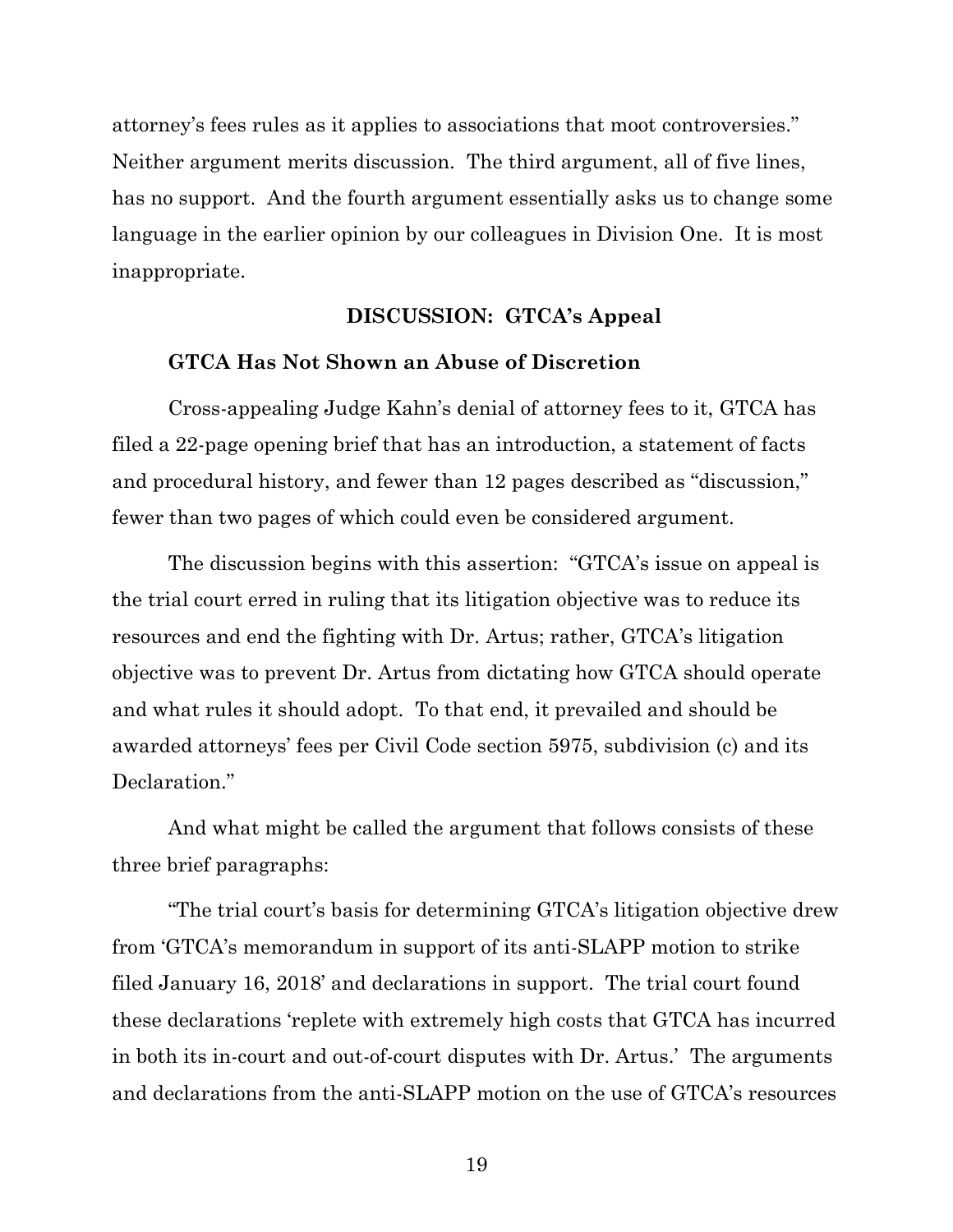and costs fighting Dr. Artus'[s] continuing disputes with the board were made in the context of the Association's argument that the matter was of public interest to the community to warrant protection of the anti-SLAPP statute. See Civ[il] Code [section] 425.16. Anti-SLAPP public interest arguments do not equate to GTCA's primary goal in this litigation was merely to reduce the use of the community's resources to fight Dr. Artus. If that was the goal, GTCA would have capitulated early in the litigation without any strategic motion practice on a demurrer, anti-SLAPP motion, discovery, or summary judgment motion; or GTCA would have sought early settlement.

"Instead, GTCA's stance and objective throughout the litigation was to not give into Dr. Artus'[s] demands or desires for GTCA to be governed by her terms and her rules, and for Dr. Artus to not obtain any relief on her claims that GTCA was operating improperly. As stated by GTCA's president: 'It has been the Board's objective in this litigation to not allow a single owner to dictate how the Board should function or bully its decision-making.'

"Thus, even under an abuse of discretion standard, the trial court's determination of GTCA's litigation objective and that it did not prevail on that objective cannot stand."

That is essentially it. It is unpersuasive, as it utterly fails to come to grips with Judge Kahn's detailed analysis, which includes the following: "Because this lawsuit ended as a result of GTCA's unilateral decision to adopt revised election rules and sales and leasing guidelines, which GTCA could have done at any point in the lawsuit and for which it needed no order or approval from the court, on a pragmatic and practical level GTCA did not achieve its litigation objectives. It would be strange indeed for a defendant, as a result of its own unilateral conduct taken without a court order or other indicia of court approval, to be considered a litigation winner. If this were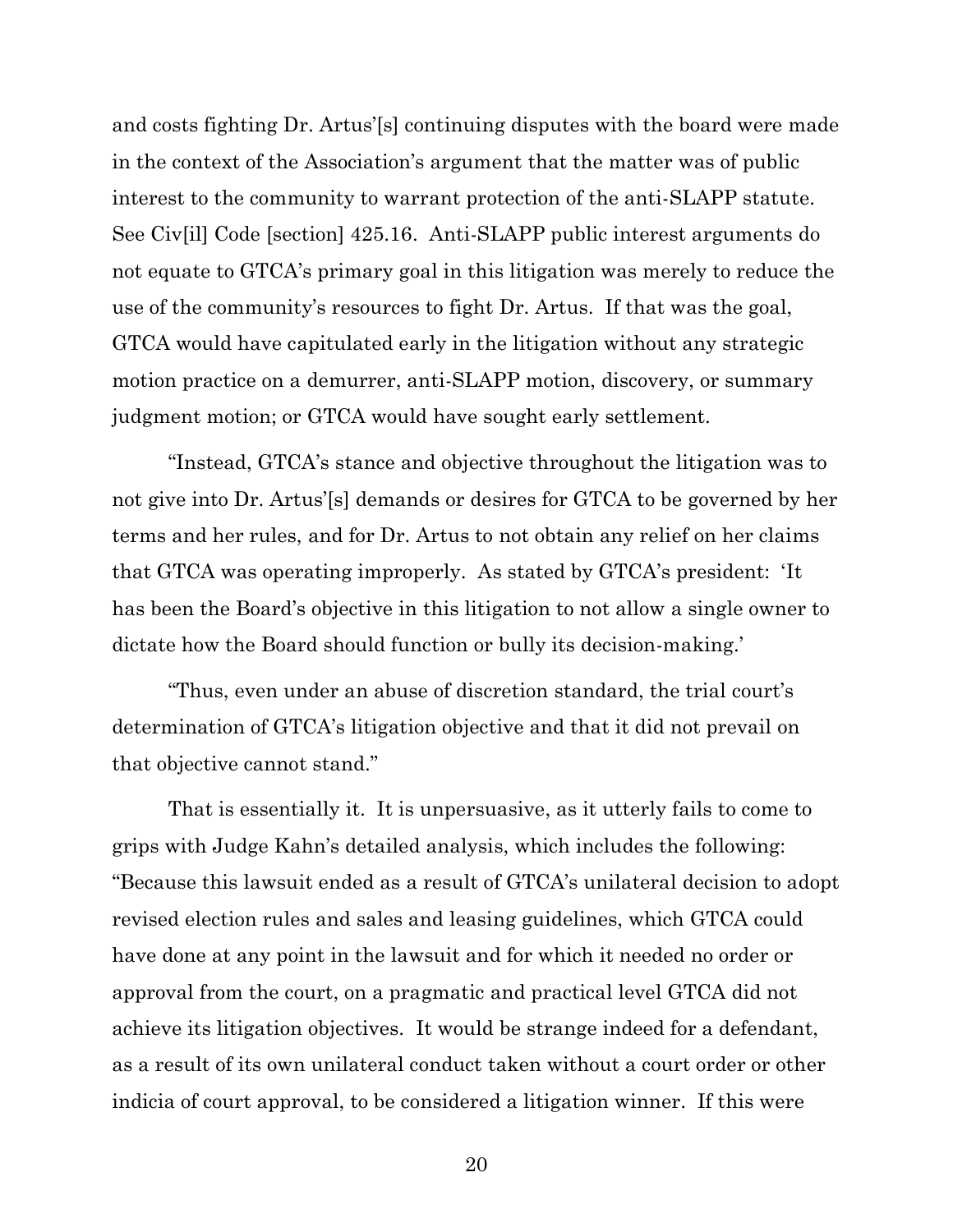the case, surely defendants would frequently take such unilateral actions, declare victory, and ask for fees. In my almost 40 years as a civil litigator and a judge handling civil cases, I have never seen anyone do this before. And, despite my extensive efforts to find such a case, I could not locate any published California decision which holds or suggests that a defendant can be a prevailing party for purposes of a fees award as a result of its own unilateral actions that moot the plaintiff's claims. I therefore reject GTCA's argument that it prevailed in this lawsuit because it remained free of court restrictions to change its rules. Cutting to the chase, the fatal defect in GTCA's argument is that it remains free of court restrictions because it took unilateral action to avoid rulings on court restrictions and, in doing so, simply 'kicked the can down the road' as to whether a court would place restrictions on its rule changes.

"The three cases cited by GTCA to support its position that it prevailed in this lawsuit are readily distinguishable. In *Almanor* [*Lakeside Villas Owners Assn. v. Carson* (2016) 246 Cal.App.4th 761] the determination that a homeowners' association was the prevailing party came after a trial where the parties fully litigated the claims and cross-claims of both parties. In *Salehi v. Surfside III Condominium Owners' Association* (2011) 200 Cal.App.4th 1146 the court held that the defendant homeowners' association was a prevailing party because the plaintiff dismissed his claims on the eve of trial due to the unavailability of a witness without seeking a continuance. In *Villa De La Palmas Homeowners Association* [*v. Terifaj*] (2004) 33 Cal.4th 73 a plaintiff homeowners' association was the prevailing party because it obtained an injunction which achieved its main litigation objective. Unlike this lawsuit, in none of the cases relied on by GTCA did the prevailing party association take any action outside the lawsuit, unilateral or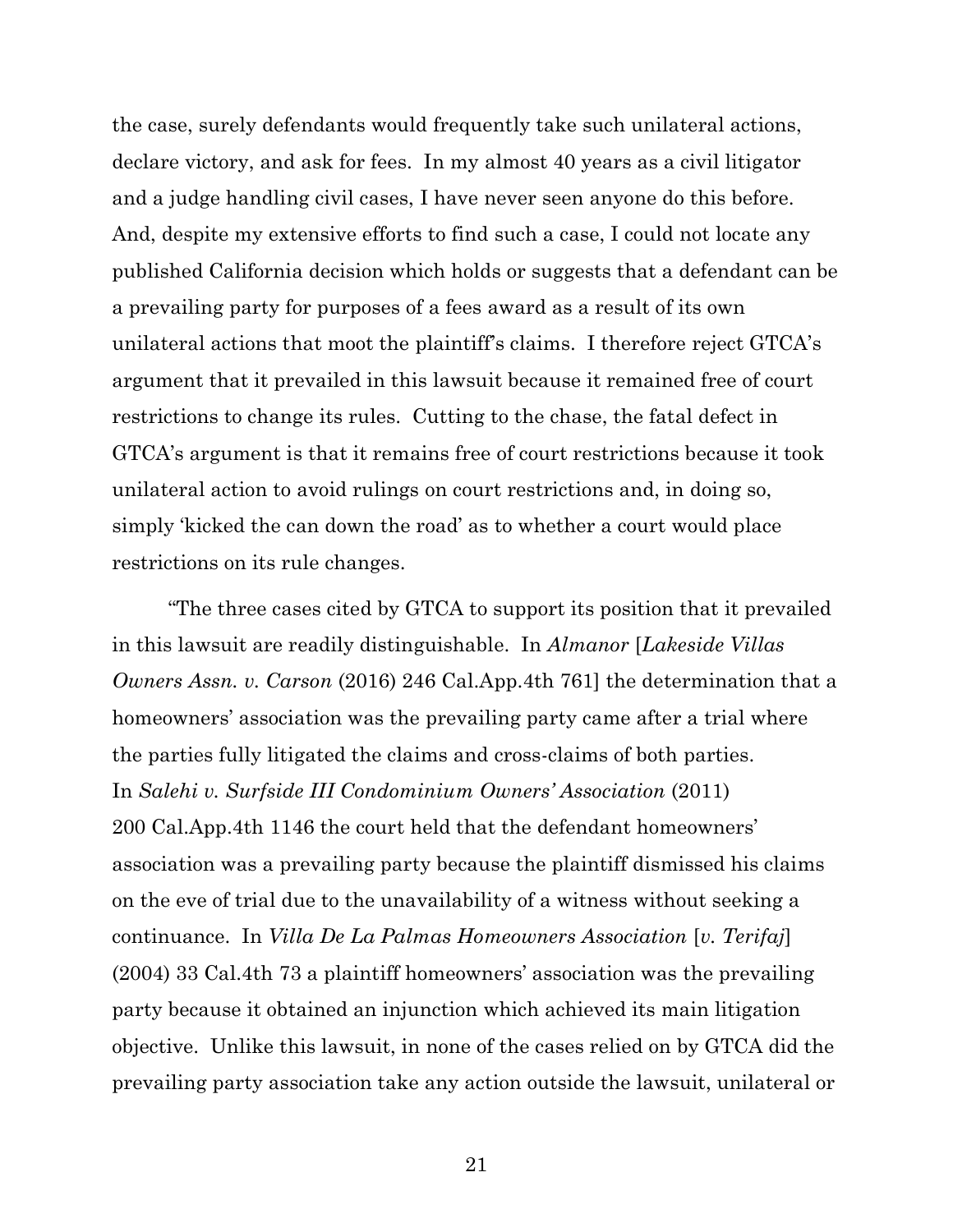otherwise, that precipitated dismissal of its member's claims based on mootness or any similar ground.[3]

"In all events, viewed on a pragmatic and practical level GTCA's main litigation objective in this lawsuit, as it appears to have been in most or all of its dealings with Dr. Artus on governance issues, was to reduce, and hopefully end, the wasteful use of its resources in fighting Dr. Artus, particularly litigation expenses and the time of its volunteers and employees. (*See* GTCA's memorandum in support of its anti-SLAPP motion to strike filed January 16, 2018 p. 4 (in two years GTCA received over 400 emails from Dr. Artus with complaints about GTCA's governance. 'Nine out of ten complaints the Association [GTCA] receives from its members are from [Dr. Artus]. . . . Considerable time and community resources are expended to ensure each of [Dr. Atrus's] requests are addressed out of fear that any issue, no matter how trivial, may result in litigation.')) The declarations of GTCA's representatives are replete with the extremely high costs that GTCA has incurred in both its in-court and out-of-court disputes with Dr. Artus. As the August and September 2018 emails by Dr. Artus to Ms. Bires and the many declarations of Dr. Artus filed in this lawsuit reveal, neither this lawsuit nor GTCA's unilateral adoption of revised election rules and sales and leasing guidelines in 2018 over the vehement and repeated objections of Dr. Artus has reduced, much less eliminated, the governance disputes between GTCA and Dr. Artus and their attendant costs and staff and volunteer time. In this lawsuit, GTCA turned tail, instead of addressing Dr. Artus'[s] claims on the merits. It should not be rewarded for doing so by an award of fees."

<sup>3</sup> *Salehi* and *Almanor* are the two cases GTCA relies on here.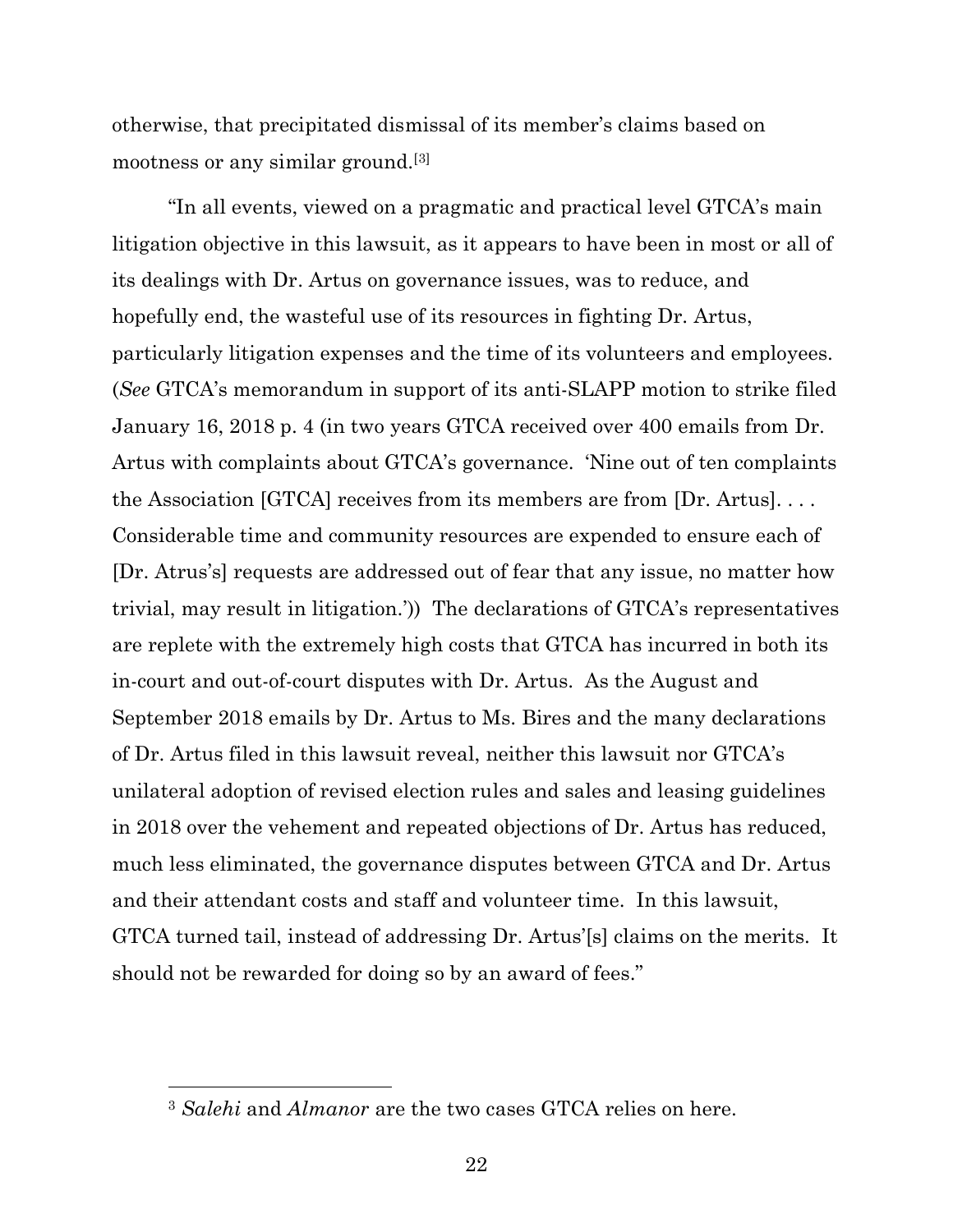We end our opinion quoting the concern, the counsel, of Judge Kahn: "Sad to say, unless the past is a poor predictor of the future or the parties are no longer able or willing to devote the huge resources they have devoted previously, it is likely that there will be a fifth *Artus v. GTCA* lawsuit. This fourth lawsuit, especially the way it concluded, accomplished little or nothing to prevent that from occurring. In that regard, I conclude this order by repeating a statement I made almost three years ago at the final hearing in the third *Artus v. GTCA* lawsuit: 'I'm aware that there has been a long history of disputes between Dr. Artus and this association, I'm trying to send a message here. And that message is, don't run to court. Run to try to work things out. Both sides." To that we say "Amen."

# **DISPOSITION**

The order denying attorney fees is affirmed. Each side shall bear its own costs.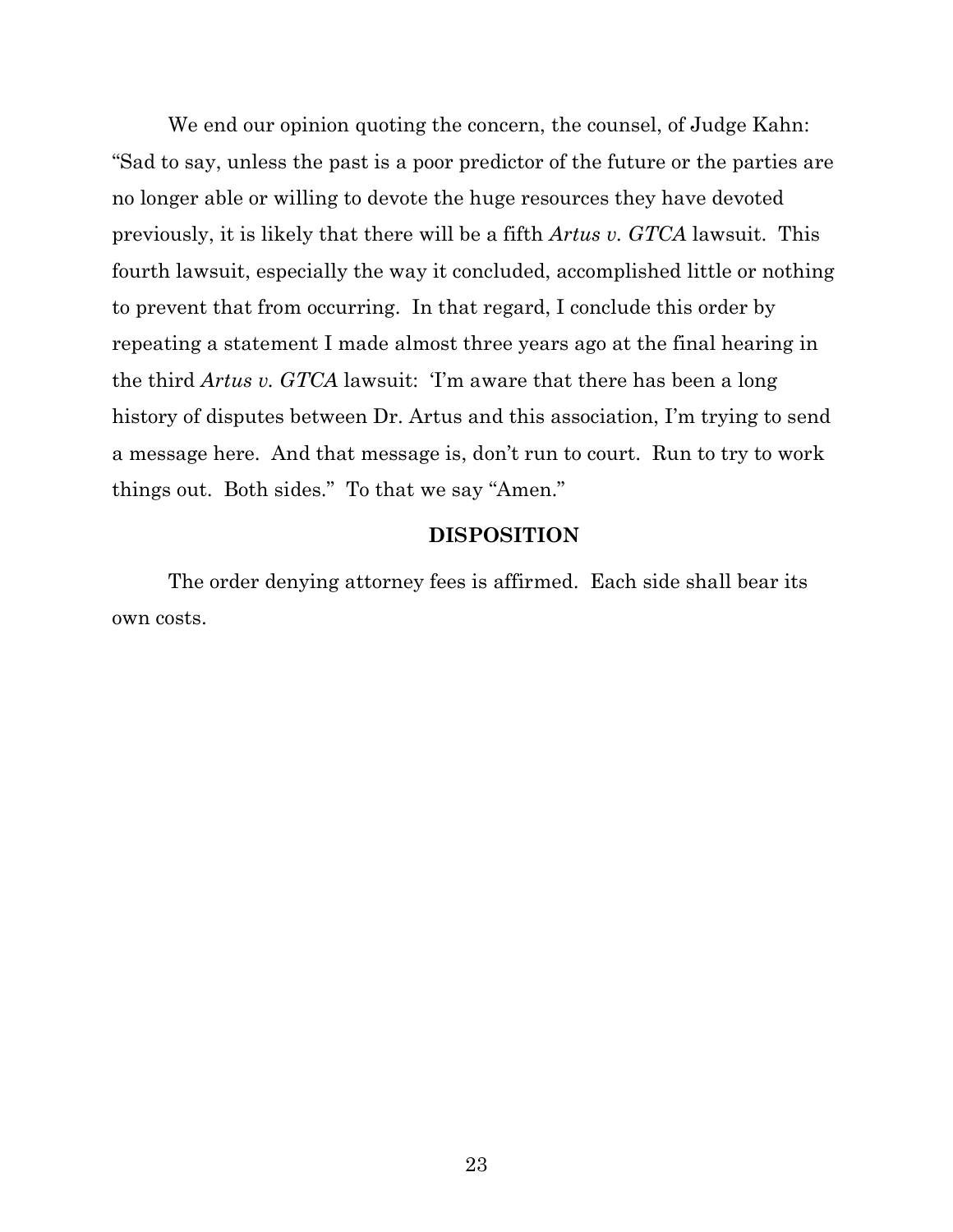Richman, Acting P. J.

\_\_\_\_\_\_\_\_\_\_\_\_\_\_\_\_\_\_\_\_\_\_\_\_\_

We concur:

Stewart, J.

\_\_\_\_\_\_\_\_\_\_\_\_\_\_\_\_\_\_\_\_\_\_\_\_\_

\_\_\_\_\_\_\_\_\_\_\_\_\_\_\_\_\_\_\_\_\_\_\_\_\_

Mayfield, J. \*

*Artus v. Gramercy Towers Condominium Association* (A161265)

\*Superior Court of Mendocino County, Judge Cindee Mayfield, sitting as assigned by the Chief Justice pursuant to article VI, section 6 of the California Constitution.